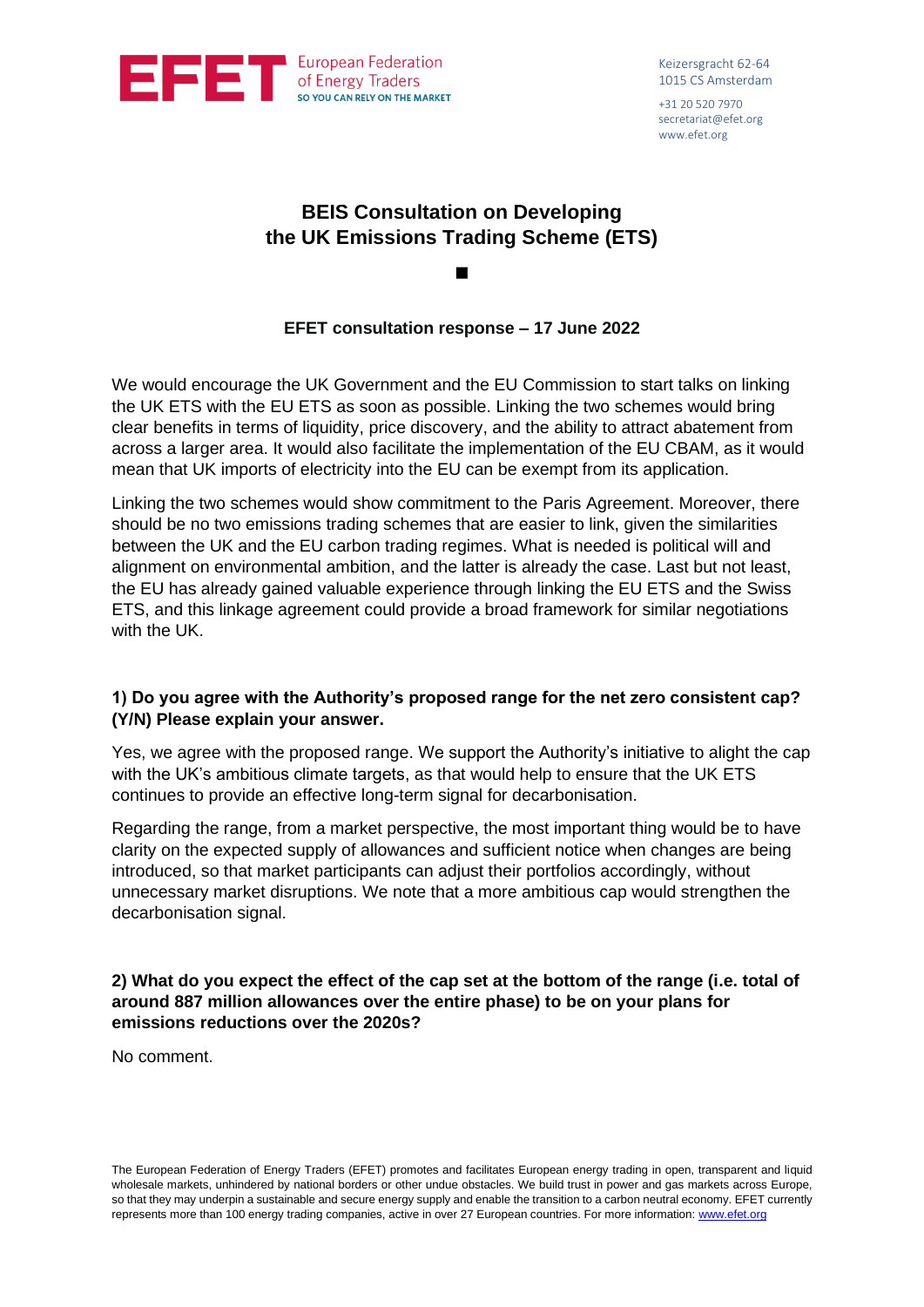**3) What do you expect the effect of the cap set at the top of the range (i.e. total of around 936 million allowances over the entire phase) to be on your plans for emissions reductions over the 2020s?**

No comment.

#### **4) Do you agree with the Authority's minded to position to reset the industry cap, as presented above? (Y/N) Please explain your answer.**

Yes, we agree with the proposal to reset the industry cap as a percentage of the overall cap. This will strengthen the environmental ambition of the UK ETS and will align it better with the carbon neutrality target.

The primary means for distributing allowances under the cap should be auctioning. This would help strengthen the decarbonisation incentive and would also increase the UK ETS revenues, which could be used for various purposes, from helping the decarbonisation effort to assisting vulnerable consumers with the high energy prices.

Provided that alternative carbon leakage mitigation policies are adopted, as suggested, we would also be supportive of a gradual phase out of free allocation, as that would help strengthen the ETS carbon abatement signal.

# **5) Do you agree with the rationale put forward to support decisions the Authority will make in the future if resetting the industry cap? (Y/N) Please explain your answer, and set out if there are any other aspects you think we should take into consideration.**

Yes, we agree with the aspects to be considered when making decisions on resetting the cap. Nothing further to add.

# **6) Do you have a preference for a tighter or looser proportion than 37% for the industry cap? (Y/N) Please explain your preference.**

No preference. This should be determined on the basis of the availability and affordability of decarbonisation technologies for industry, taking into account relevant benchmarks.

**7) Do you agree with the principles set out above, by which we will propose future changes to free allocation policy? (Y/N) Please explain your answer or whether there are any others you would like us to consider.** 

Yes, we agree.

**8) Do you agree with the proposal to not use a cross-sectoral correction factor to reduce free allocations proportionally for sectors, but to find alternative means of better targeting those allowances? (Y/N) Please explain your answer.**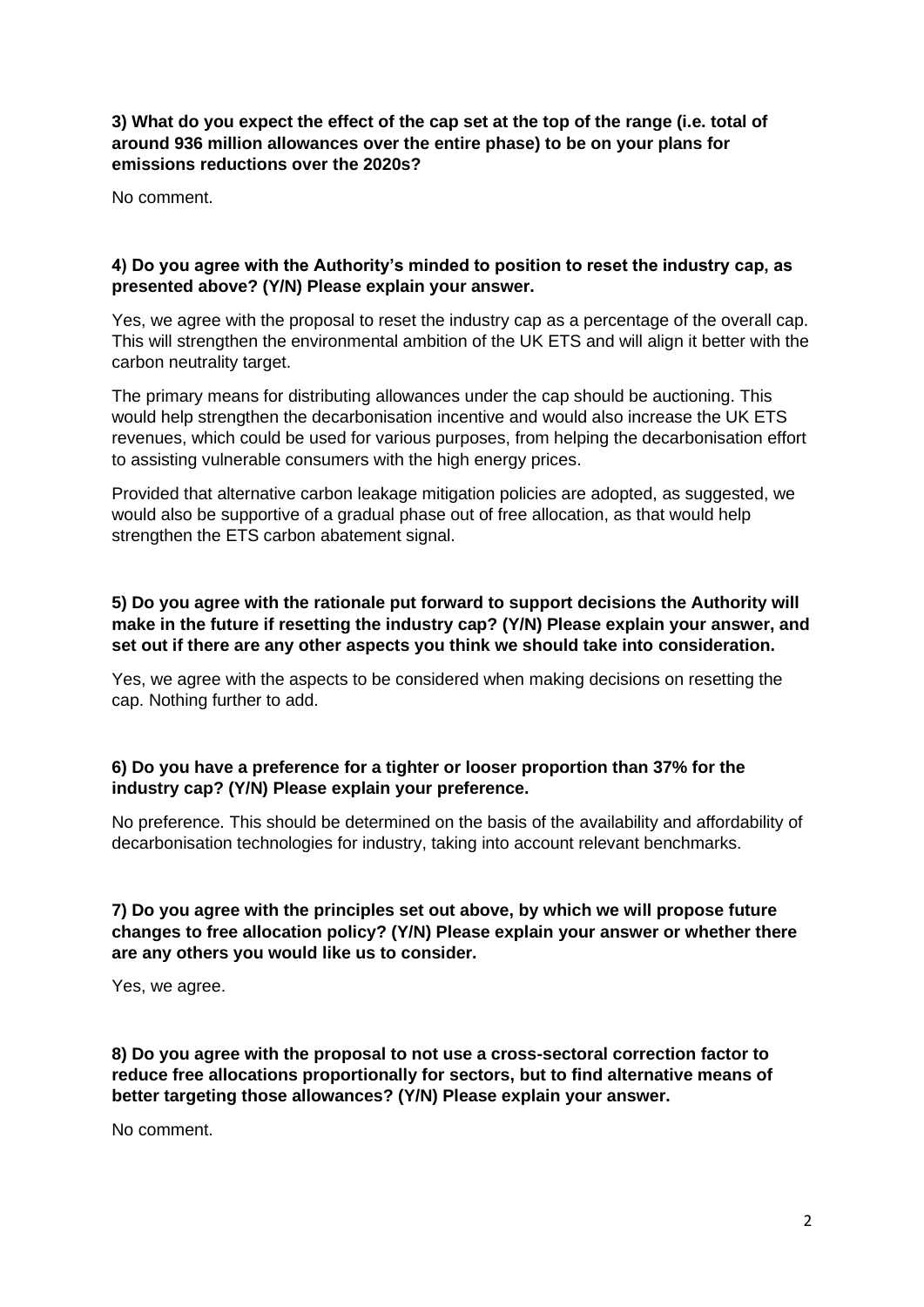**9) Are there specific elements of free allocation design with regards to eligibility, calculations, or other rules where you would like to see changes made, if you have not already flagged these via your call for evidence response? (Y/N) Please explain your answer and how they would align with the principles we have proposed.** 

No comment.

**10) Are there alternative areas you think we should consider making changes to, or alternative methodologies for the provision of free allocations which you would like us to consider? Please set these out and explain your rationale.**

No.

**11) Are there changes which you have not already flagged to us as part of your call for evidence response which you believe should be implemented sooner than the above timetables? (Y/N) Please explain your answer.**

No comment.

**12) Are there other carbon leakage mitigation policies which are not already being considered by the UK Government, Scottish Government, Welsh Government, and DAERA, as listed above, which you would like to flag to us? (Y/N) Please explain your answer.**

No, a carbon border adjustment mechanism and mandatory product standards would be the key policy options to consider.

# **13) Should the current rules be maintained for the 2022 Activity Level Changes process? (Y/N) Please explain your answer.**

No comment.

**14) What accurate, robust and verifiable data could you provide to the Authority to evidence that the discrepancy between reductions in output and emissions was caused specifically by the COVID-19 pandemic?** 

No comment.

**15) How should the determination of "significant discrepancies between reductions in output and emissions" be made? Which data should be used in making this determination?**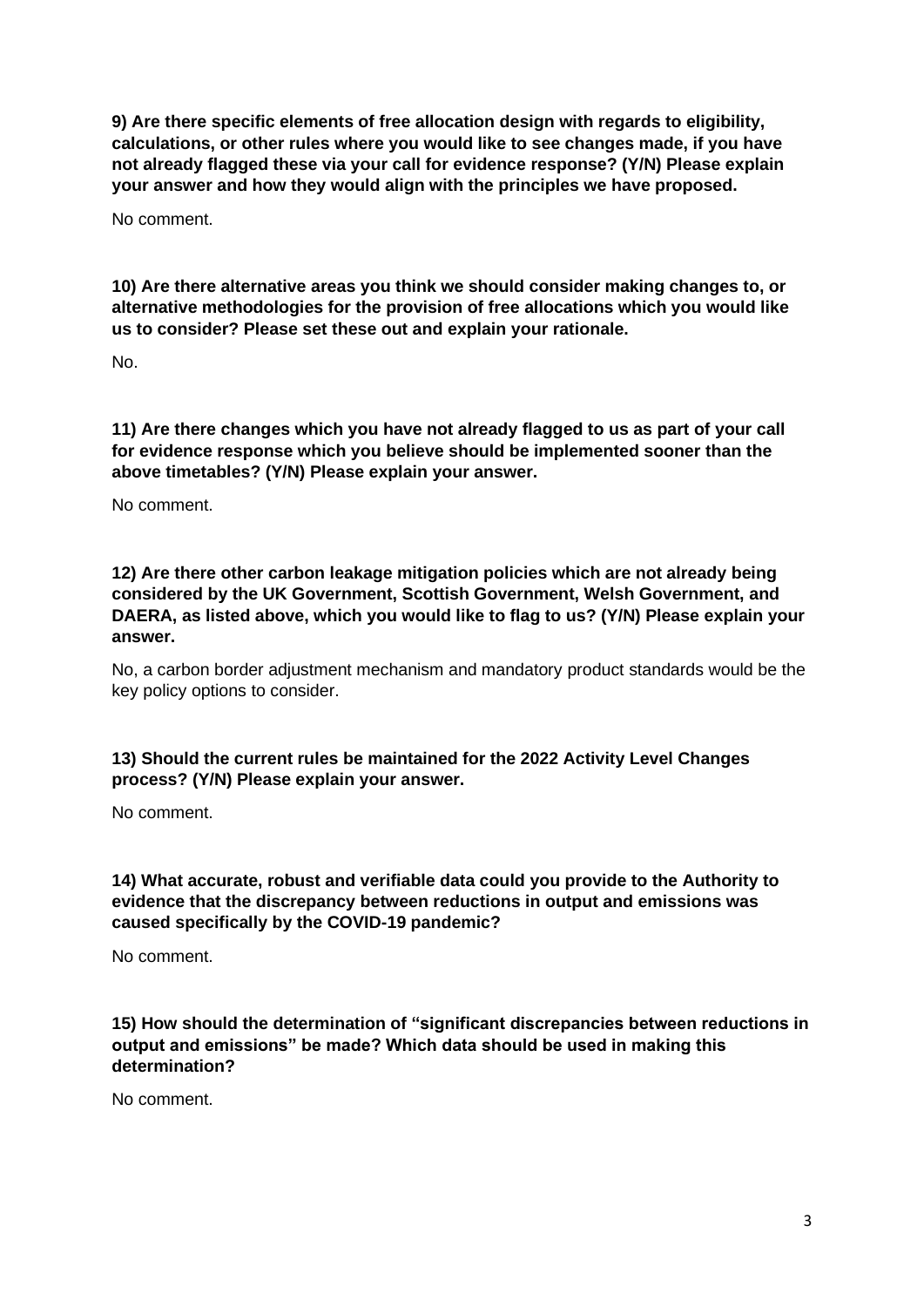**16) Should specific thresholds be set between the reduction in output levels and reduction in emission levels for operators to be eligible to have the 2020 Covid year omitted from the 2022 Activity Level Changes calculation? (Y/N) Please explain your answer.** 

No comment.

# **17) If the 2020 year is omitted, which years should be taken into account in the calculation of Activity Level Changes in 2022? Please explain your answer.**

No comment.

**18) Do you agree that no changes should be made to the Activity Level Changes Regulation to take into account the turn-off of activity? (Y/N) Please explain your answer.**

No comment.

# **19) Do you agree with this proposed change? (Y/N) Please explain your answer.**

No comment.

# **20) How can operators provide evidence that their increase in output is due specifically to investments to increase production capabilities?**

No comment.

# **21) Do you agree with this proposed amendment? (Y/N) Please explain your answer.**

No comment.

#### **22) Do you agree with this proposed amendment? (Y/N) Please explain your answer.**

No comment.

# **23) Should minimal or one-off electricity exports be excluded from the electricity generator classification? (Y/N) Please explain your answer.**

No comment.

# **24) Should the current rules be maintained? (Y/N) Please explain your answer. If you answered 'Yes' please set out what the benefits of doing so are in your view.**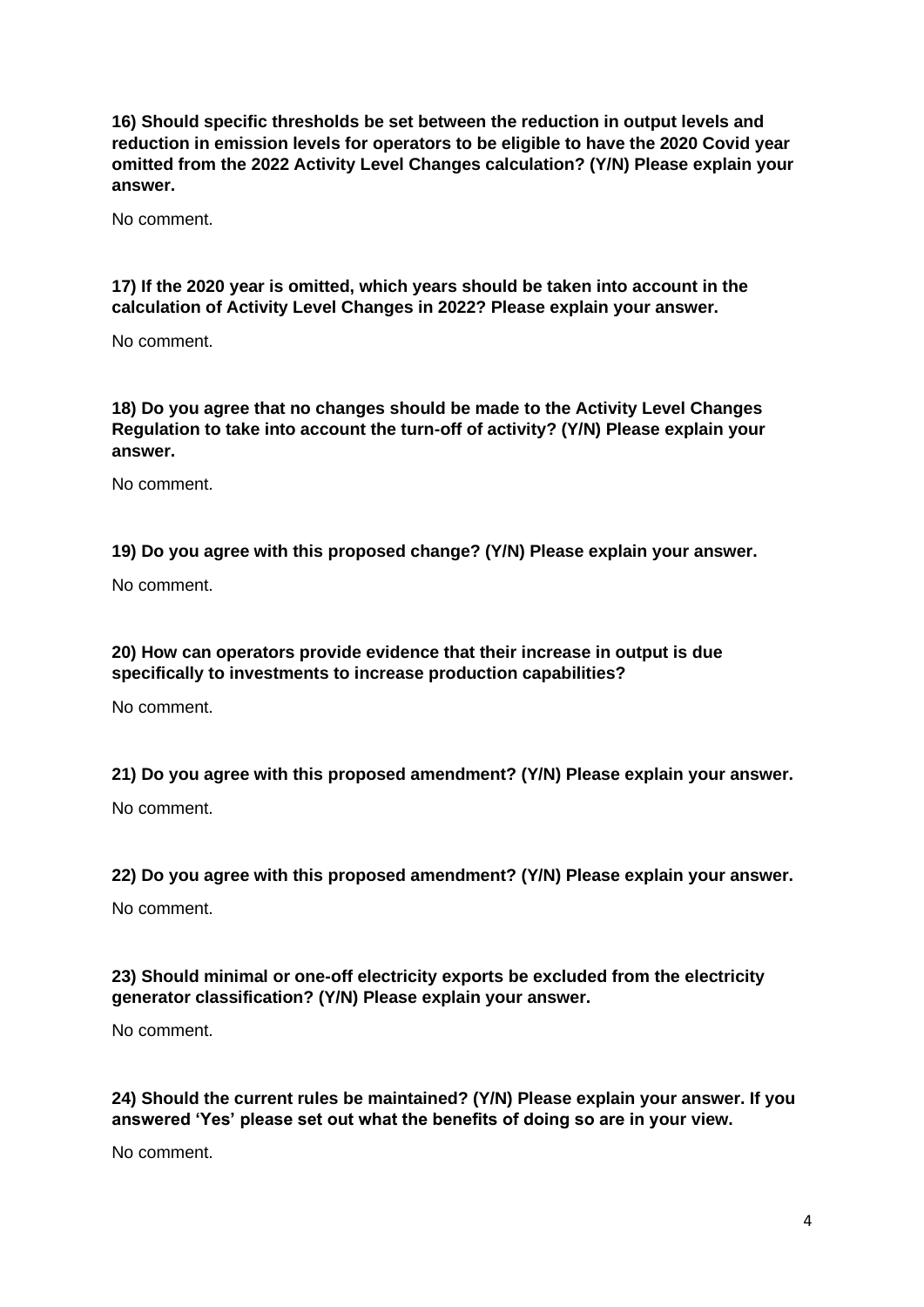**25) Should an amendment to the electricity generator classification be made to exclude installations that produced electricity for sale to third parties, if that electricity was produced by means of a CHPQA-certified plant, operating as part of an operator's industrial activity? (Y/N) Please explain your answer.** 

No comment.

**26) Should a cap be set on the maximum amount of electricity that can be exported as a condition to this exclusion? (Y/N) Please explain your answer.** 

No comment.

**27) Do you believe that the Option 2 proposal will support investments in long-term decarbonisation solutions? (Y/N) Please explain your answer.** 

No comment.

**28) How can operators provide robust evidence that their CHPQA certified CHP plant operates as part of their industrial process, and does not operate independently for the sole purpose of generating electricity for sale?**

No comment.

**29) Do you agree that, should the industry cap be reset to a level that would fall below free allocation in 2024 and 2025, a portion of unallocated allowances and/or flexible share should be used, as currently legislated, to mitigate against the application of a cross-sectoral correction factor? (Y/N) Please explain your answer.**

No, a cross-sectional correction factor should not be applied. Different industrial sectors will be more or less prepared to be exposed to the traded market. The government should take a sector-by-sector approach to reducing free allocations.

Unallocated allowances should be auctioned to smooth the transition to the net zero cap or put into a reserve fund to mitigate future market shocks.

#### **30) Do you agree that a portion of unallocated allowances and/or flexible share should be auctioned to smooth the transition to the net zero cap? (Y/N) Please explain your answer.**

In our view, auctioning a portion of unallocated allowances and/or flexible share to smooth the transition to the net zero cap would be proportionate, given the size of the anticipated drop and the low liquidity in the UK ETS. Transparency and predictability, however, would be critical, meaning early signalling of the timing and amount of additional allowances to be auctioned.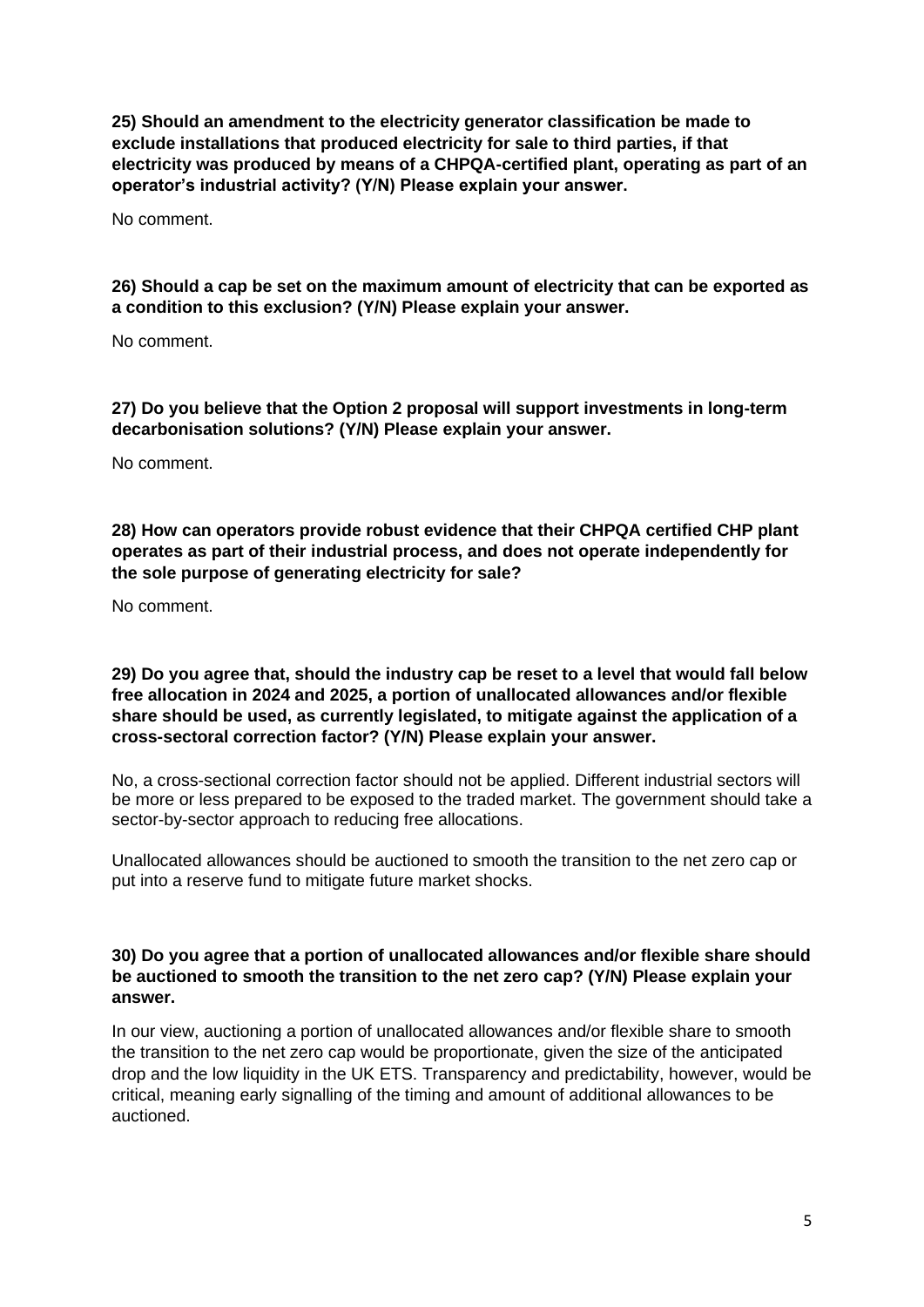#### **31) Do you agree we should consider auctioning a portion of unallocated allowances and/or flexible share before 2024 to support market liquidity? (Y/N) Please explain your answer.**

Yes, we agree. See answer to question 30 above.

## **32) Do you agree that a portion of unallocated allowances and/or flexible share should be retained for market stability purposes? (Y/N) Please explain your answer.**

Yes, carrying forward unallocated allowances can help mitigate market shocks. Government should create a mechanism that would protect against allowance prices falling too low by restricting supply, whilst also creating a reserve of allowances that can be auctioned to ease the market when supply is too tight.

The UK ETS suffers from low liquidity due to its small size. Whilst an allocation reserve would help buffer this, linking with the EU ETS would be the most effective means of countering the low liquidity problem.

#### **33) Are there features of ETS markets that put them at greater risk of market abuse than other financial markets? (Y/N) If so, what features and why?**

No, we do not think that the ETS market is at greater risk of market abuse than other financial markets and we do believe that the UK financial regulation regime applicable to trading in emission allowances contains the necessary safeguards to detect and prevent market abuse and ensure transparency in the UK carbon market.

However, the UK ETS does suffer from low liquidity due to its small size: the best means of countering this is to link the UK and EU ETSs.

## **34) Are there other drivers of evolving market conditions that future UK ETS markets policy should take into account? (Y/N) If so, what are they? What evidence do you have to support your view?**

If the market design of the UK ETS differs significantly from the EU ETS, it may lead to competitive distortions between the two markets and disadvantages for British businesses as participants in the smaller market. The best way to manage this would be by linking the UK and EU ETSs.

Other drivers of evolving market conditions include the availability and accessibility of low carbon technology and fuel alternatives, such as CCS and hydrogen.

#### **35) What impacts do you envisage that these drivers could have in the UK ETS in the coming years, particularly in relation to market stability and integrity? What evidence do you have to support your view?**

We consider the current market integrity and transparency framework to be sufficiently robust to accommodate the expected changes in the policy design and scope, as well as changes related to the evolving international context.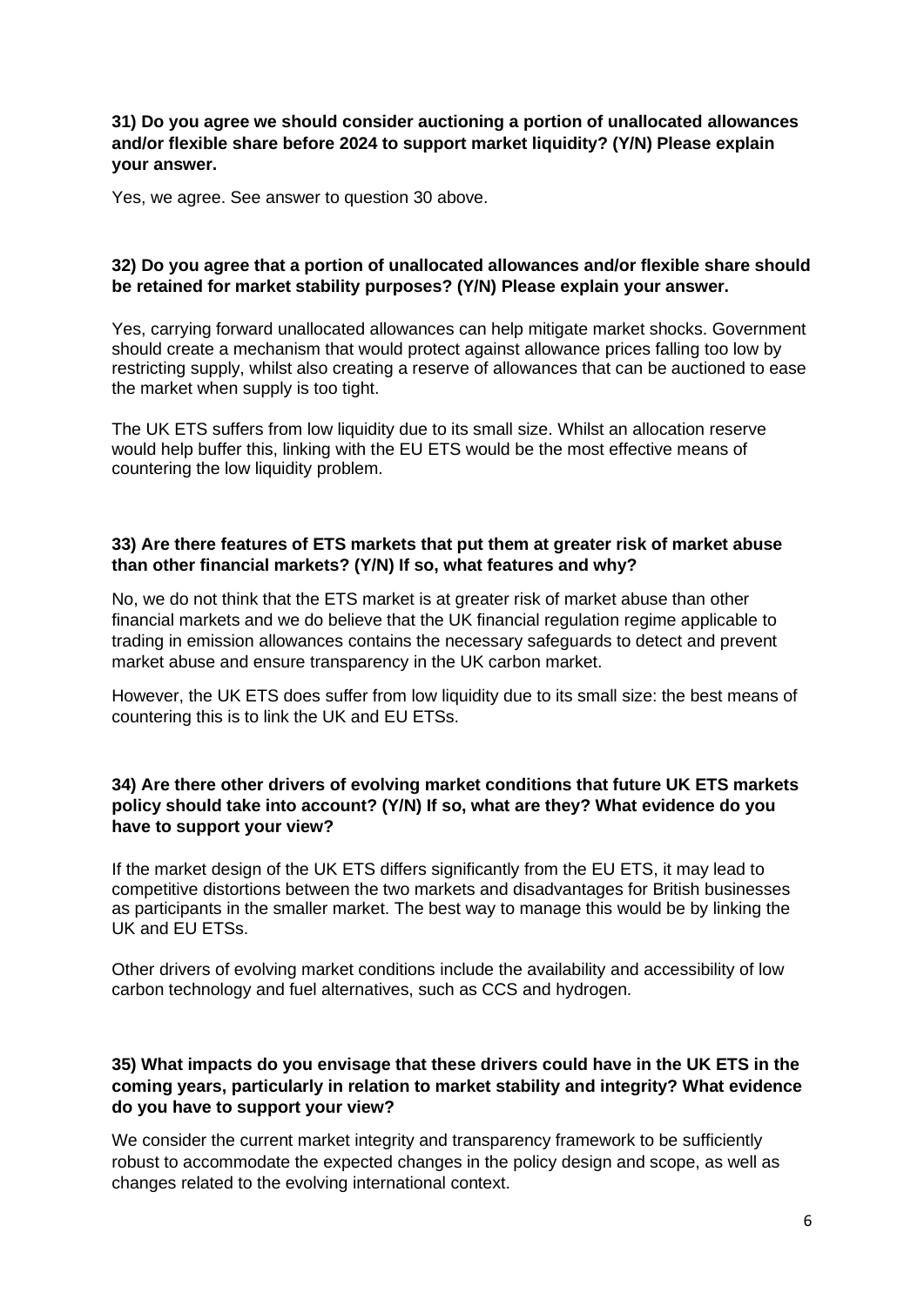Ensuring that the availability and cost of low carbon technology and fuel alternatives is taken into consideration when adjusting the UK ETS cap will help avoid market shocks.

#### **36) Do you agree that these are the right objectives for markets policy as the UK ETS matures? (Y/N) Please explain your answer.**

Yes, we agree.

## **37) On what timescale should we look to withdraw the ARP: as soon as possible; as part of the introduction of a potential wider markets policies package; alongside the introduction of the net zero consistent cap; or another timescale? If another timescale, what timescale? Why that timescale?**

The ARP can be removed both as part of the introduction of a potential wider markets policies package or alongside the introduction of the net zero consistent cap.

# **38) Should the ARP be replaced by another mechanism? (Y/N) If so, what type of mechanism should replace it and why?**

Yes, we think the UK ETS would benefit from an allocation reserve mechanism (supply adjustment mechanism) to help counter its low liquidity and respond to market shocks. The EU ETS, for instance, has a Market Stability Reserve for this purpose.

# **39) Do the thresholds for triggering the CCM remain fit for purpose? (Y/N) If not, how should they be amended?**

Yes.

# **40) Do the intervention options available to the Authority remain fit for purpose? (Y/N) If not, how should they be amended?**

Yes.

# **41) Following the triggering of the CCM in December and January, are there elements of the CCM process or design that could be improved? (Y/N) If so, what are they and how can they be improved?**

Information provided following the triggering of the CCM in December 2021 and January 2022 made it difficult to understand what circumstances would result in intervention. We would welcome more transparency on timings of announcements and if the CCM is triggered, we believe it would be helpful for BEIS to publish the rationale for the decision taken on any intervention, so that market participants can understand the factors that led to any decision, including what criteria are used to assess this.

# **42) Does the current auction process remain fit for purpose? (Y/N) If not, how should it be amended?**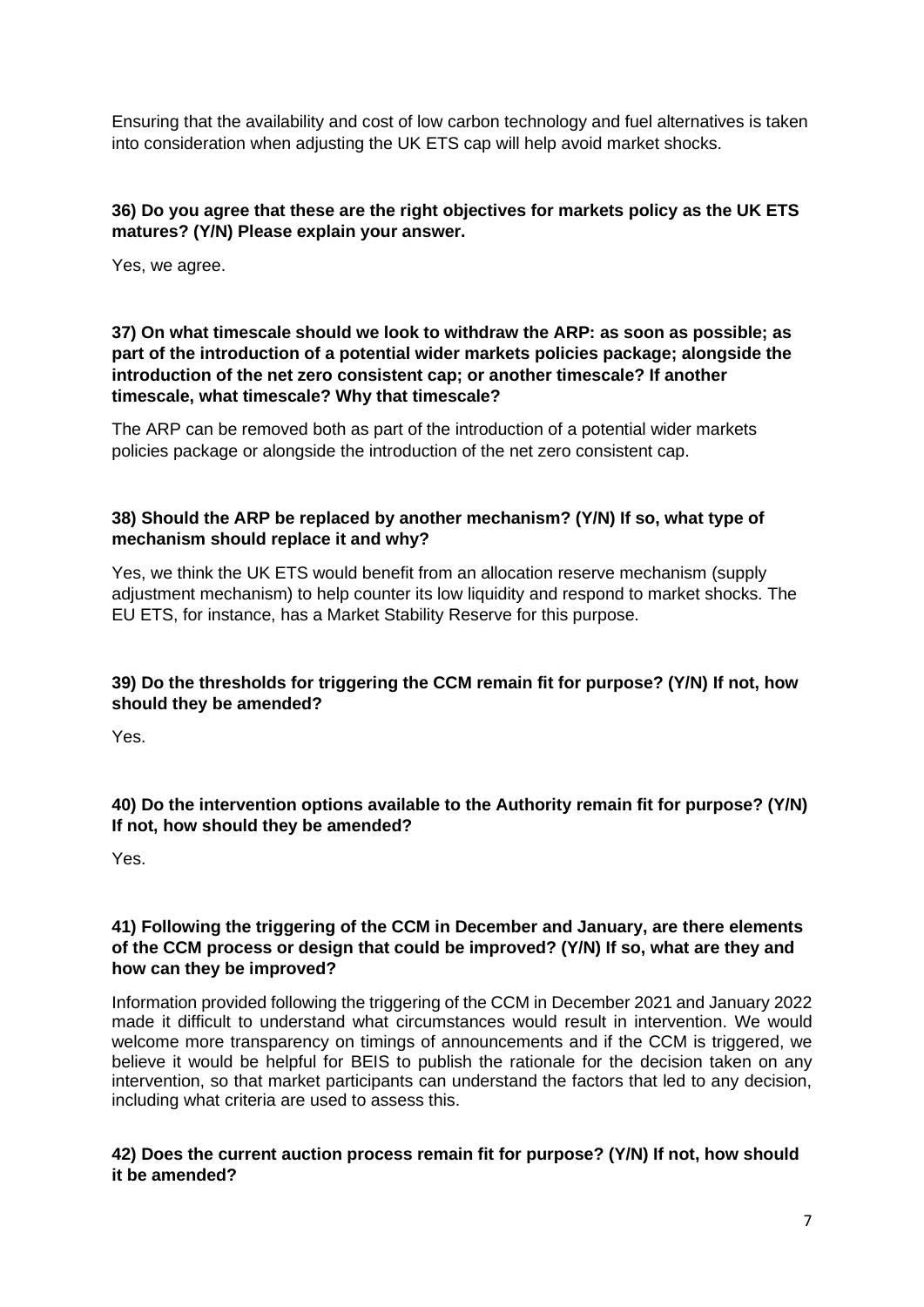Yes.

# **43) Are there other measures that the Authority should consider to further support liquidity in the UK ETS? (Y/N) If so, what are they?**

Linking with the EU ETS would improve market liquidity and stability and should be progressed as soon as possible.

# **44) Should the Authority consider stocking the market stability mechanism account with allowances? (Y/N) Please expand on your answer and if Y, provide views on how the account should be stocked.**

Yes. Allowances should be taken from the unallocated portion of the industry cap. Those allowances should be released to the traded market in a transparent and predictable way to reduce volatility and increase liquidity.

# **45) Does the current banking and borrowing policy remain fit for purpose? (Y/N) If not,**

Yes

**46) Do you agree with the conclusion of the study that risk of carbon leakage is minimal for the UK aviation sector under the current UK ETS scope? (Y/N) Please expand on your answer and give evidence where possible.** 

No comment.

**47) Do you have any additional views on the economic research study and its conclusions? (Y/N) Please expand on your answer and give evidence where possible.** 

No comment.

**48) Do you agree that if there are minimal risks of carbon leakage and competitiveness risks associated with carbon leakage from the UK ETS for the aviation sector, free allocation should be withdrawn or phased-out? (Y/N) Please expand on your answer and give evidence where possible.**

No comment.

**49) Are there any other reasons for maintaining free allocation in the UK ETS? (Y/N) Please expand on your answer and give evidence where possible.**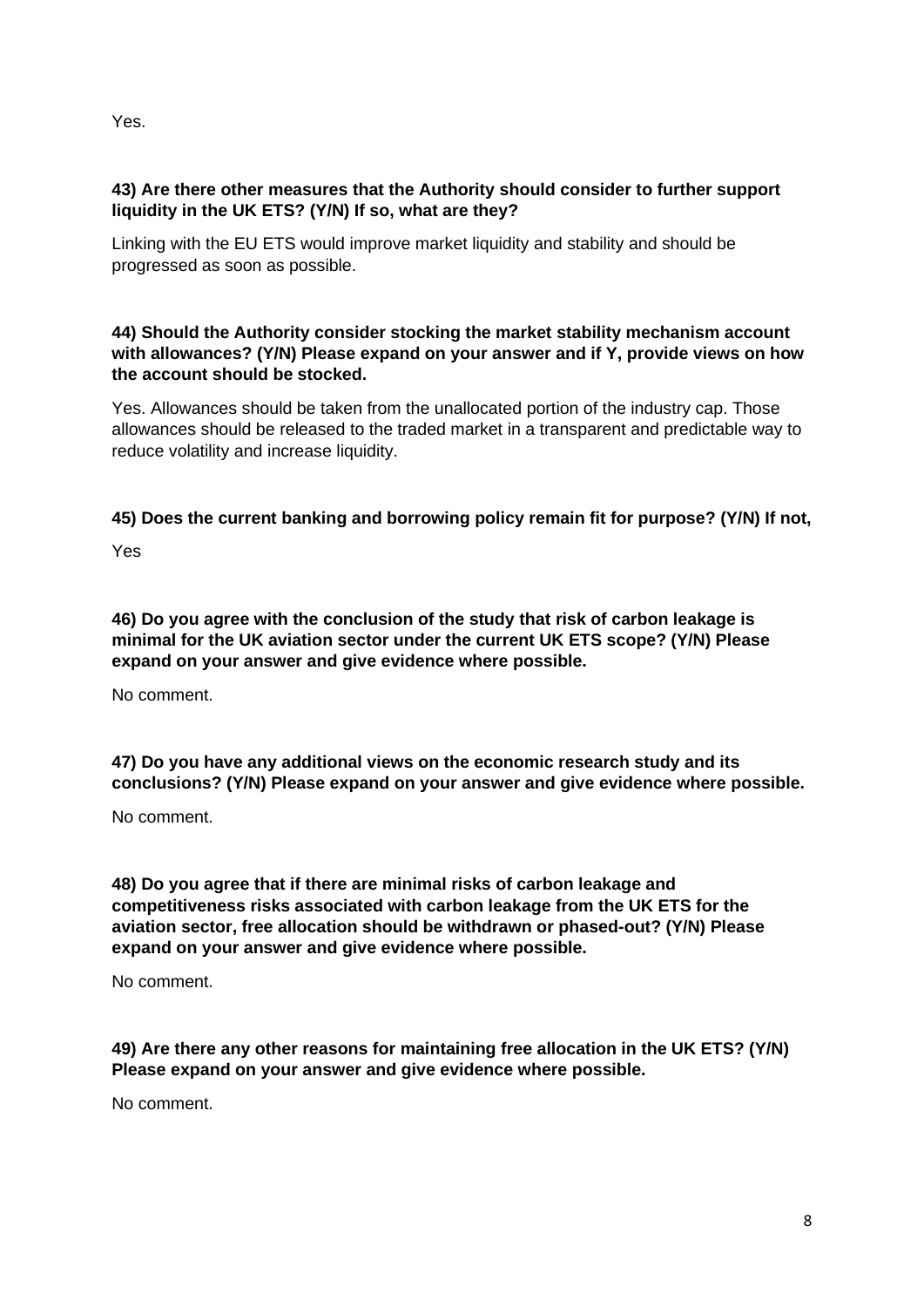**50) Please provide views on the three proposed options for aviation free allocation, as well as how the trajectory should be set, such as a linear or weighted approach?** 

No comment.

**51) Should the UK ETS Authority consider free allocation trajectory options that could maintain aviation free allocation entitlement past the first phase of the UK ETS (2030)? Are there other free allocation trajectories you think the Authority should consider? (Y/N) Please expand on your answer and give evidence where possible.**

No comment.

**52) Should the UK ETS aviation free allocation methodology be updated to use a more recent year? (Y/N) If yes, which year and why? How often should UK ETS aviation activity data be updated in the future? Please expand on your answer and give evidence where possible.** 

No comment.

**53) Do you think that the aviation benchmark should reflect UK ETS aviation activity? (Y/N) Please expand on your answer and give evidence where possible.**

No comment.

**54) Do you think the UK ETS aviation free allocation policy should account for changes in aviation activity and new entrants? (Y/N) Please expand on your answer and provide evidence where possible.** 

No comment.

**55) How often should aircraft operators report their TKM data under the UK ETS? Alternatively, are there other appropriate data sources the UK ETS could use to monitor aviation activity? Please expand on your answer and provide evidence where possible.**

No comment.

**56) How can we ensure free allocation entitlements, including in a transition to full auctioning, are proportionate and equitable for all UK ETS aircraft operators?**

No comment.

**57) Are there ways we could mitigate any unintended impacts on regional connectivity that may arise due to changes to aviation free allocation, through the UK ETS or by other means? (Y/N) Please explain your answer and provide evidence where possible.**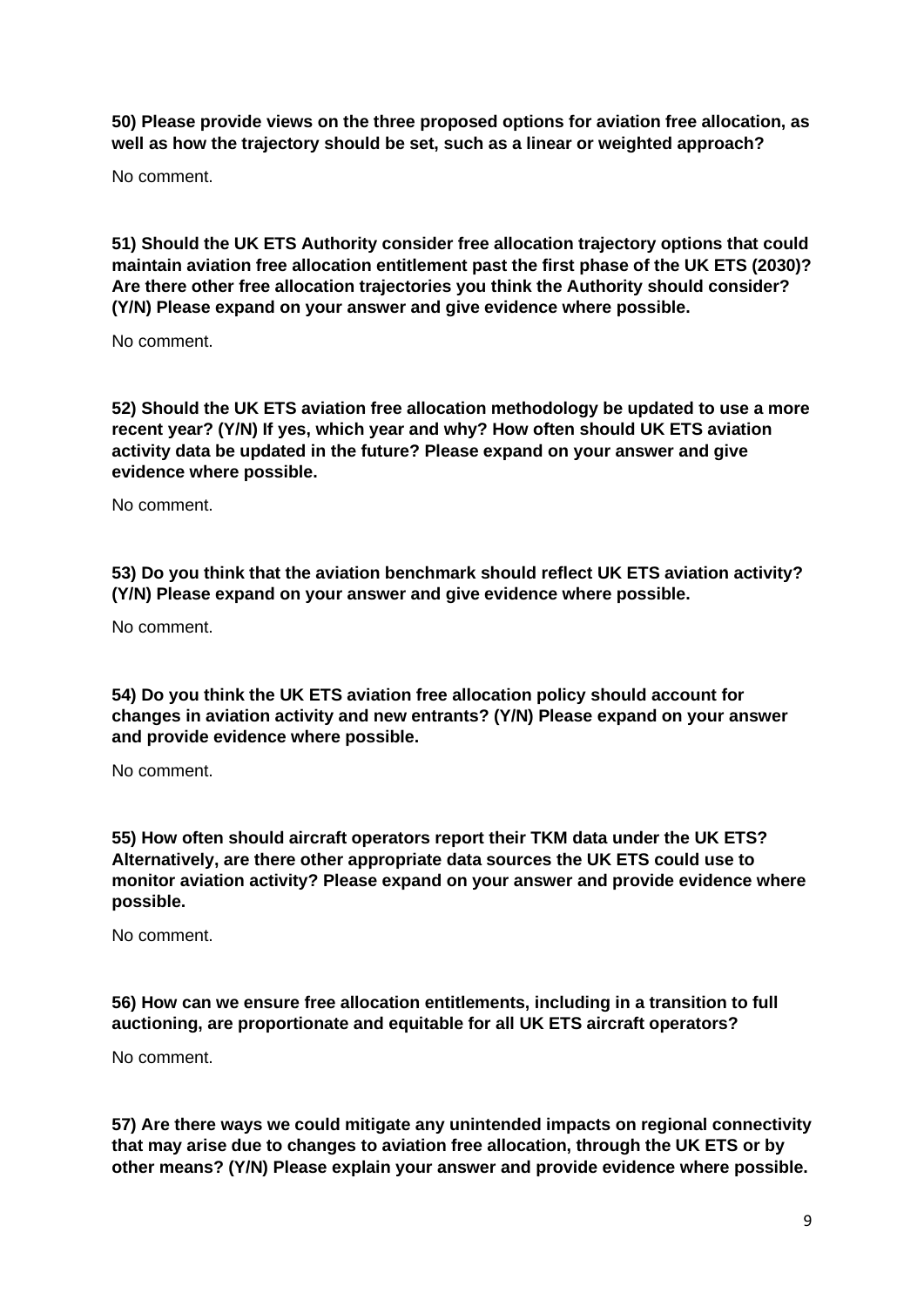## **58) How do we ensure that GHG emissions from SAF are accounted for appropriately with respect to aircraft operators' UK ETS obligations?**

No comment.

## **59) Should emissions reductions delivered through SAF supplied to comply with the proposed SAF mandate contribute towards reductions in UK ETS obligations for aircraft operators? (Y/N)**

No comment.

**60) If so, how should supply of SAF and its emissions reductions be reported in a way that ensures SAF usage is only reported under one carbon pricing scheme, whilst minimising the administrative burden for aircraft operators?** 

No comment.

**61) Do you agree that we should continue to ensure that UK ETS rules keep pace with the latest SAF sustainability criteria? This would include reflecting the latest amendments to the RTFO sustainability criteria. (Y/N) Please explain your answer.**

No comment.

#### **62) Should we consider capturing aviation's non-CO2 impacts in the UK ETS? (Y/N) Please explain your answer**

No comment.

#### **63) How could we treat NOx in the UK ETS to reflect its differing climate impact compared to CO2?**

No comment.

# **64) How could we monitor aircraft NOx emissions, whilst seeking to minimise the additional administrative burden for airlines?**

No comment.

#### **65) How could the UK ETS address additional non-CO2 aviation impacts, such as contrail cirrus? Please explain your answer and give evidence where possible.**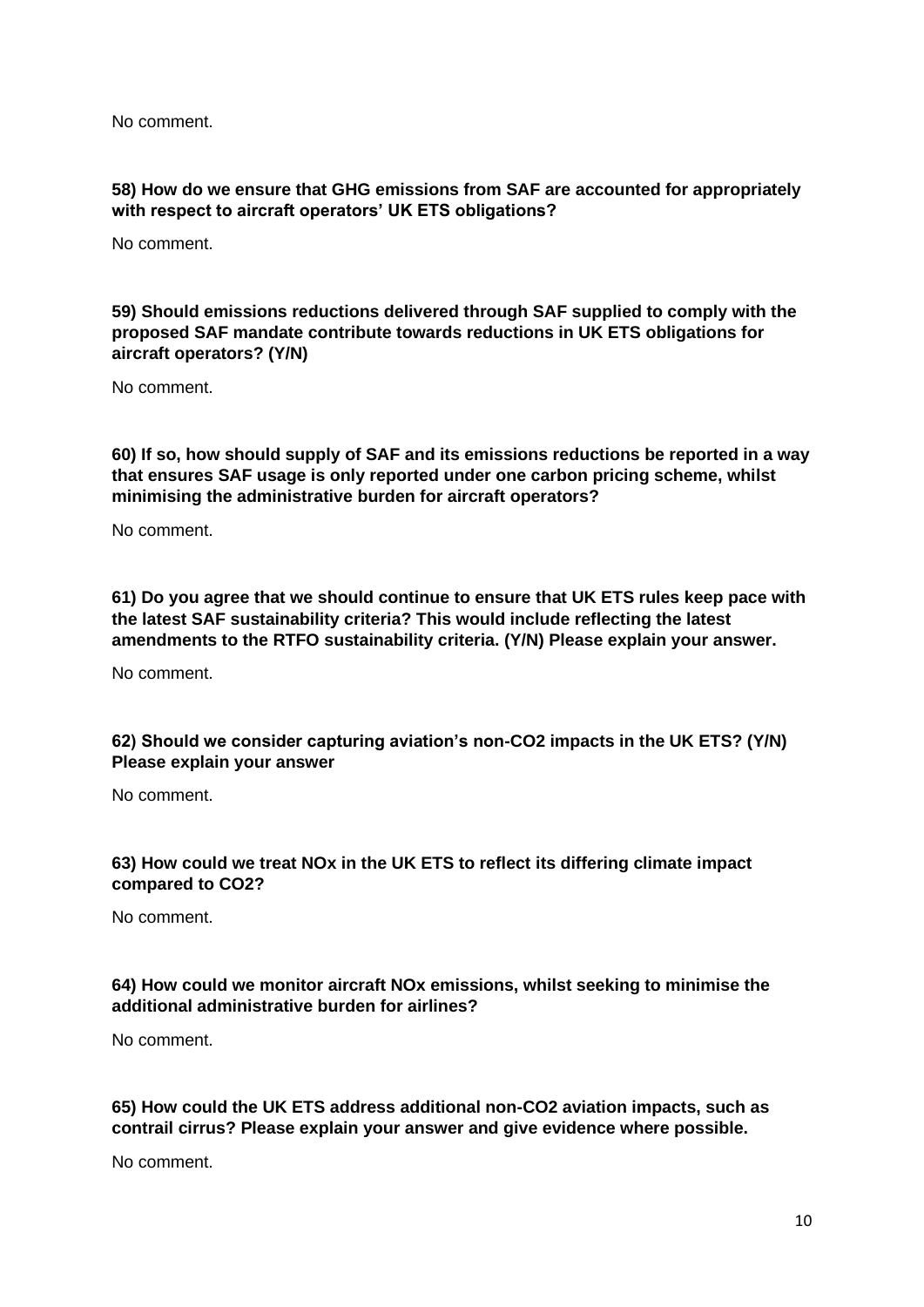**66) Should we explore any other near term pricing measures, such as charges, to account for non-CO2 impacts whilst consideration is given to full incorporation into the UK ETS? (Y/N) How could these work in the UK ETS? Please explain your answer and give evidence where possible.**

No comment.

**67) Do you agree that flights from the UK to Switzerland should be included in the UK ETS from January 2023? (Y/N) Please expand on your answer and give evidence where possible.** 

No comment.

**68) Do you agree that this aviation activity should be subject to the same free allocation rules and review outcomes as the rest of the aviation sector in the UK ETS? (Y/N) Please expand on your answer and give evidence where possible. #**

No comment.

**69) Do you agree that we should not adjust the current UK ETS cap to account for the inclusion of UK to Switzerland flights? (Y/N) Please expand on your answer and give evidence where possible.** 

No comment.

**70) Are there any other flights departing the UK mainland that are not covered by carbon pricing schemes that we should seek agreement with the destination state or territory to include in the UK ETS? (Y/N) Please expand on your answer and give evidence where possible.**

No comment.

**71) What areas of co-operation between the UK ETS and other emissions trading schemes, such as the EU ETS, do you think should be prioritised for aviation?** 

No comment.

**72) How can operational features of the UK ETS be simplified for aircraft operators through co-operation with other schemes?**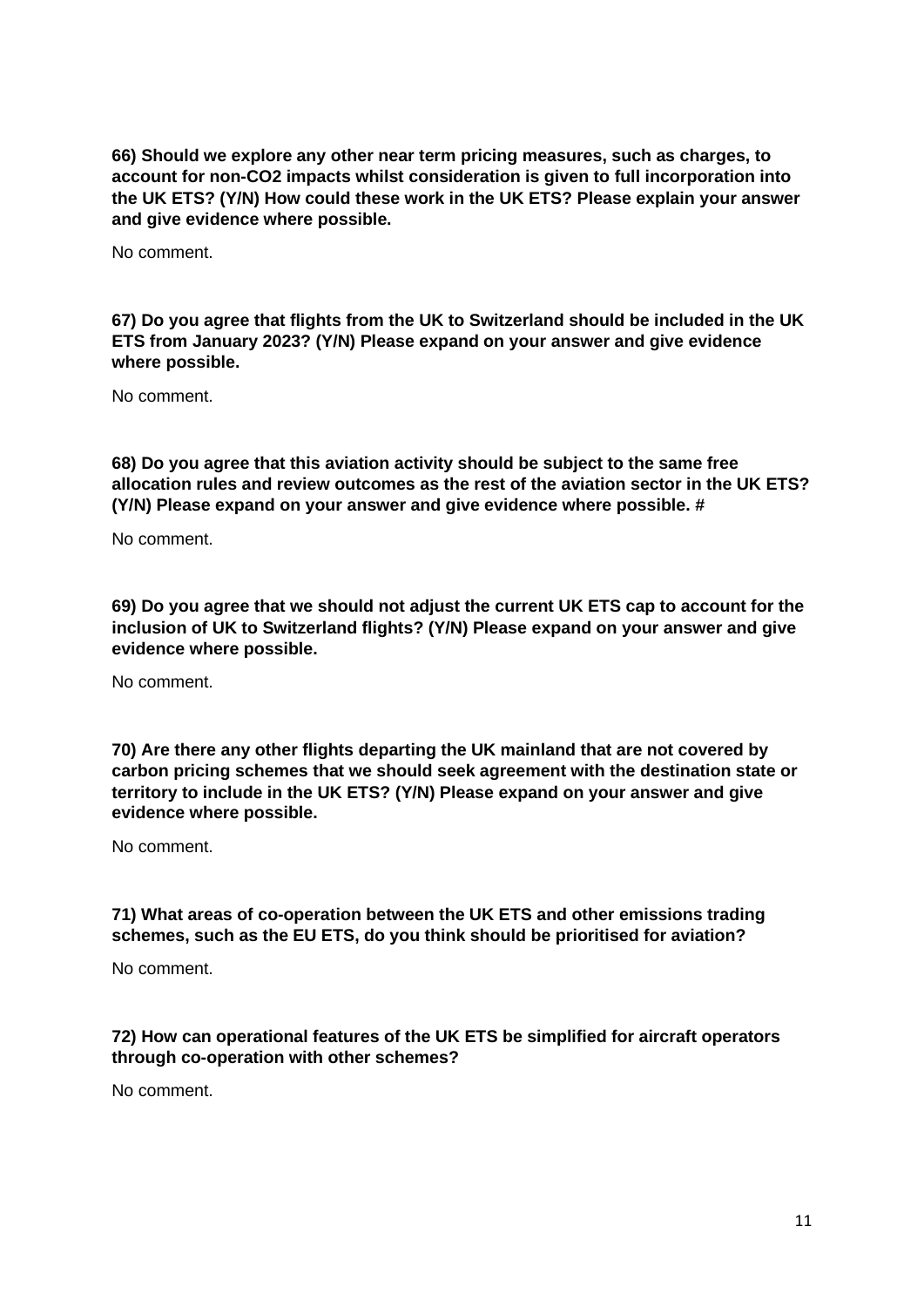**73) Should we permit verifiers of aviation activities to conduct remote site visits if an appropriate risk assessment has been carried out and any precautionary conditions, such as Regulator approval, have been met? (Y/N) Please explain your answer.**

No comment.

## **74) Do you agree with the inclusion of CO2 venting from upstream oil and gas in the UK ETS, and with the approach outlined above regarding MRV, meter installation, point of obligation, and timings? (Y/N) Please provide evidence to support your answer where possible.**

Yes, we agree with the proposed expansion of the scope of the UK ETS within the sectors already covered by the scheme, including CO2 venting from upstream oil and gas. Sending a uniform decarbonisation signal across the economy would encourage the uptake of leastcost emission reduction technologies and solutions at a greater scale and contribute to meeting the carbon neutrality objective.

# **75) What threshold, if any, should be set for CO2 from venting? Please give evidence to support your answer where possible.**

No comment.

## **76) How would inclusion of CO2 from venting incentivise behavioural change and/or decarbonisation? For example, would it incentivise improved design, the use of Carbon Capture and Storage (CCS) or other abatement? Please explain your answer.**

Yes, all of the above, as putting a price on emissions from CO2 venting would incentivise operators to seek technologies that would help them reduce emissions.

# **77) How would the inclusion of CO2 from venting interact with existing and announced policies and regulations (including any relevant non-decarbonisation policies)?**

No comment.

**78) Is the sector likely to be impacted by the inclusion of CO2 from venting in the UK ETS? (Y/N) If so, how would the sector be impacted? For example, could early decommissioning or security of supply be concerns? Please give evidence to support your answer.** 

No comment.

**79) What other traded sectors, if any, vent CO2? What are the likely number of installations and scale of emissions? Should these proposals be applied to these sectors? Please provide evidence to support your answer.**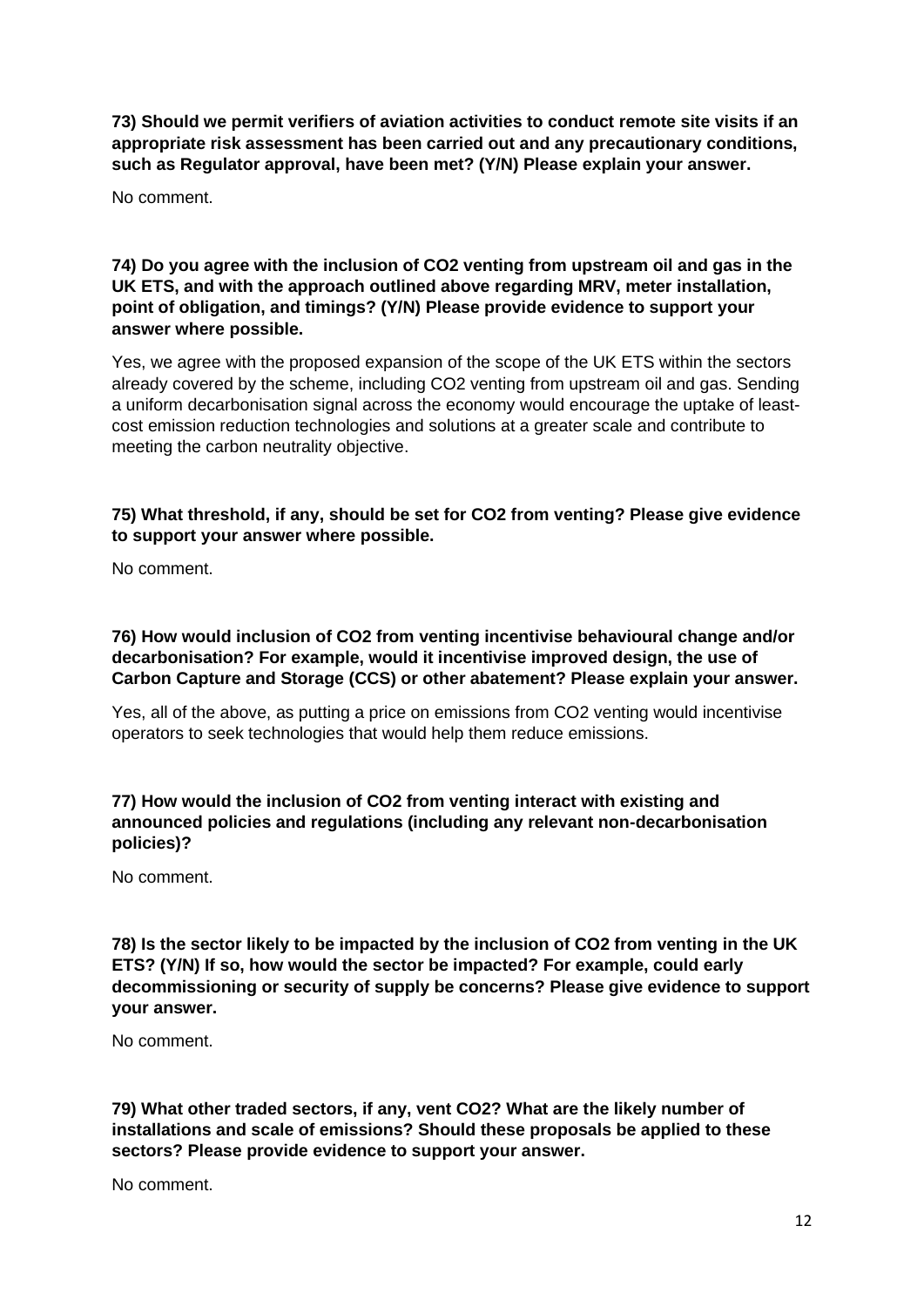**80) Do you agree with the sources of methane from upstream oil and gas as venting, cold flaring, methane slip, fugitive emissions, and other process emissions? (Y/N) Please explain your answer.** 

No comment.

**81) How could methane emissions from the sources identified above be accurately MRV'd? In particular, how could methane slip and fugitive emissions be accurately measured or estimated?** 

No comment.

**82) Do you agree that the Methane Action Plan could be used to support and provide data for MRV to occur? (Y/N) Please explain your answer.** 

No comment.

**83) How should methane emissions be converted into CO2 using a common standard or other approach? In your answer, please consider Global Warming Potentials and atmospheric lifetime.** 

No comment.

**84) Do you agree with the approach outlined above, regarding point of obligation and timings? (Y/N) Please provide evidence to support your answer.** 

No comment.

**85) What, if any, is a suitable threshold for the inclusion of methane from upstream oil and gas in the UK ETS? Please explain your answer.** 

No comment.

#### **86) How would inclusion of methane from upstream oil and gas emissions incentivise behavioural change and/or decarbonisation?**

Putting a price on methane emissions would incentivise operators to seek technologies that would help them reduce these emissions.

**87) What other traded sectors, if any, vent methane? What are the likely number of installations and size of emissions? Should these proposals be applied to these sectors? Please provide evidence to support your answer.**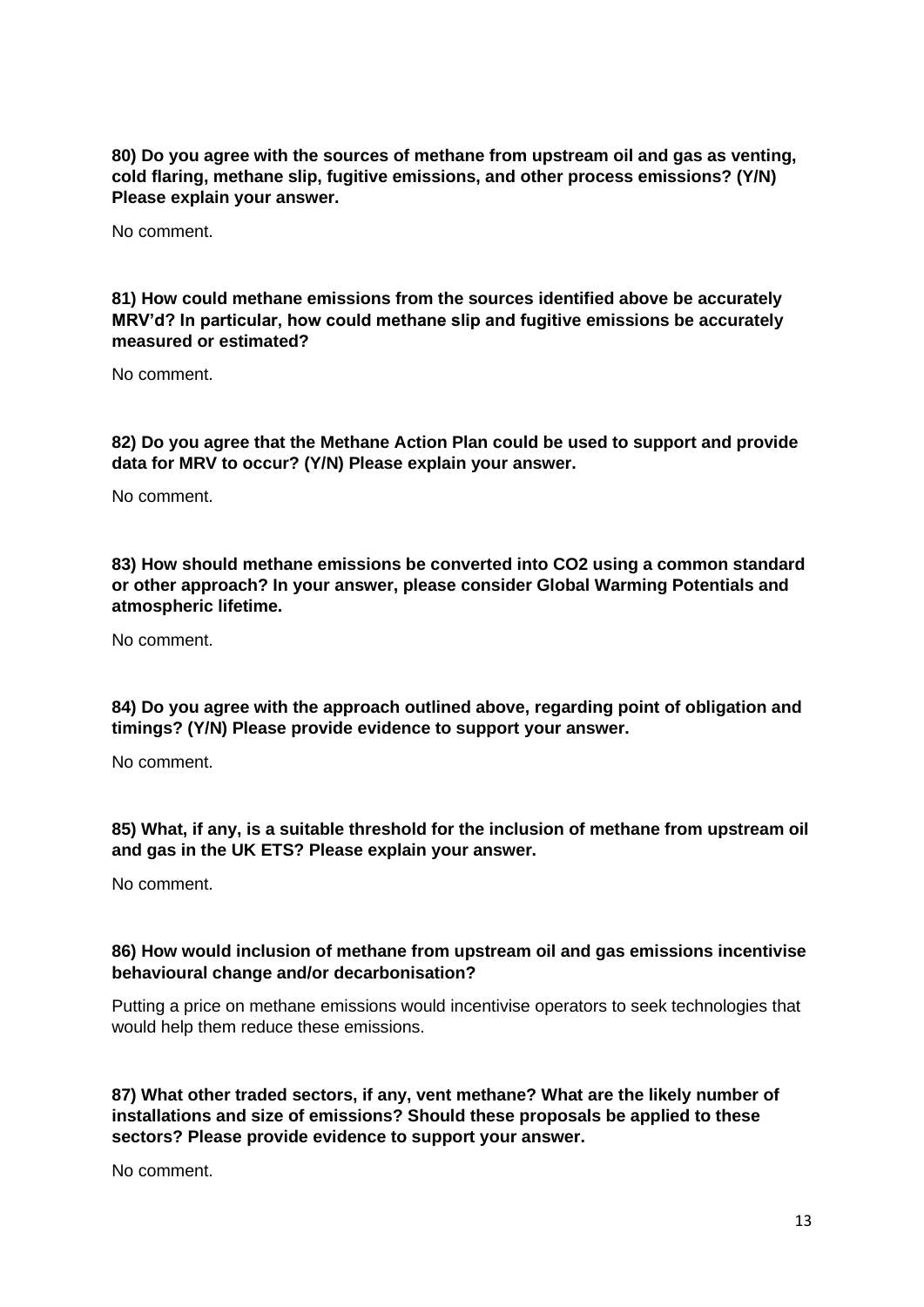**88) Is some cold flaring and venting necessary for safety reasons? (Y/N) If so, how could we identify cold flaring and venting of methane conducted for safety reasons as opposed to routine cold flaring and venting? For example, should it be aligned to the Categories of Flaring and Venting defined by the OGA?** 

No comment.

## **89) Should there be a free allocation of allowances for safety cold flaring and venting of methane? (Y/N) Please provide evidence to support your answer.**

We think that free allocation should be avoided where possible. Any decision on free allocation should be based on a careful assessment of leakage risks, based on industry benchmarks.

#### **90) How should safety flaring be interpreted for the purposes of free allocation?**

No comment.

**91) Do you agree with the remaining sources of upstream oil and gas emissions as non-combustion processes (process emissions, oil/gas terminal storage, oil loading) and as N2O (from combustion, non-combustion processes, and flaring)? (Y/N) Please explain your answer. 92) How could the GHG emissions identified above be accurately quantified? How could they be MRV'd?**

No comment.

**93) Do you agree with the Proposal that the UK ETS be expanded to allow for the transportation of CO2 through other forms of non-pipeline transport (i.e. shipping, rail and road)? (Y/N) Please explain your answer.**

No comment.

# **96) Do you agree with the proposal that we implement sustainability criteria for solid, liquid and gaseous biomass for installations? (Y/N) Please explain your answer.**

Yes, we agree.

## **97) Which sustainability criteria should the UK ETS apply to solid, liquid and gaseous biomass (RO, CfD etc.), and would there be any value in developing UK ETS specific criteria? Please explain your reasoning.**

We would recommend alignment with the EU and the sustainability rules set out in Article 29 of Directive 2018/2001.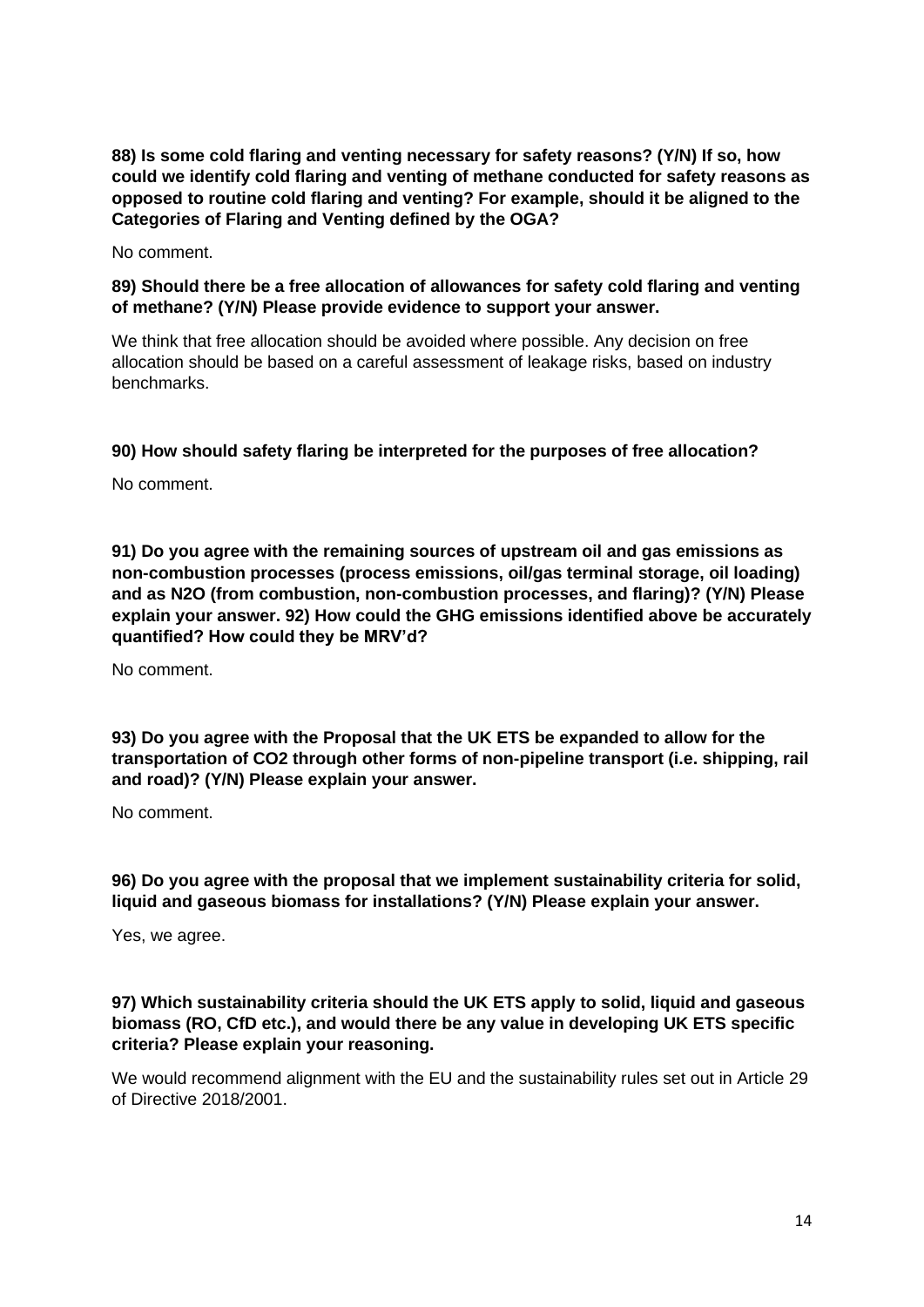#### **98) What are your views on the proposal that for installations and combustion units which only burn biomass to be exempt from the UK ETS, operators must only use sustainable biomass?**

We agree. Unsustainable biomass has multiple negative impacts.

We note that if waste combustion is included in the UK ETS, exempting biomass combustion could create distortions in the waste sector.

**99) What are your views on the suggestion that from the start of the second allocation period in the HSE scheme, sustainability criteria will be applied to biomass for the purpose of assessing eligibility, when calculating an emissions target for the installation and when determining whether an installation's reportable emissions exceed the emissions target?** 

No comment.

**100) Do you have any evidence regarding how applying sustainability criteria for solid and gaseous biomass in the UK as proposed may impact the UK ETS and/or other policy areas? (Y/N) If so, please provide this in as much detail as possible.** 

No comment.

#### **101) Going forward, is there anything else you think we should consider regarding biomass in the UK ETS?**

The risk of distortions in the waste sector if biomass combustion and EfW are not considered together.

**102) Do you have data on the number, scale and/or emissions level of installations that are currently not monitored under the UK ETS because of the two thresholds? (Y/N) If so, please provide this where possible.** 

No comment.

**103) Do you have data regarding the abatement costs of installations paying the carbon price and those not (i.e., exempt, USE, HSE)? (Y/N) If so, please provide this where possible.** 

No comment.

**104) Do you have data regarding the compliance costs of installations and likely compliance costs of those outside of the UK ETS (i.e., exempt, USE, HSE)? (Y/N) If so, please provide this where possible.**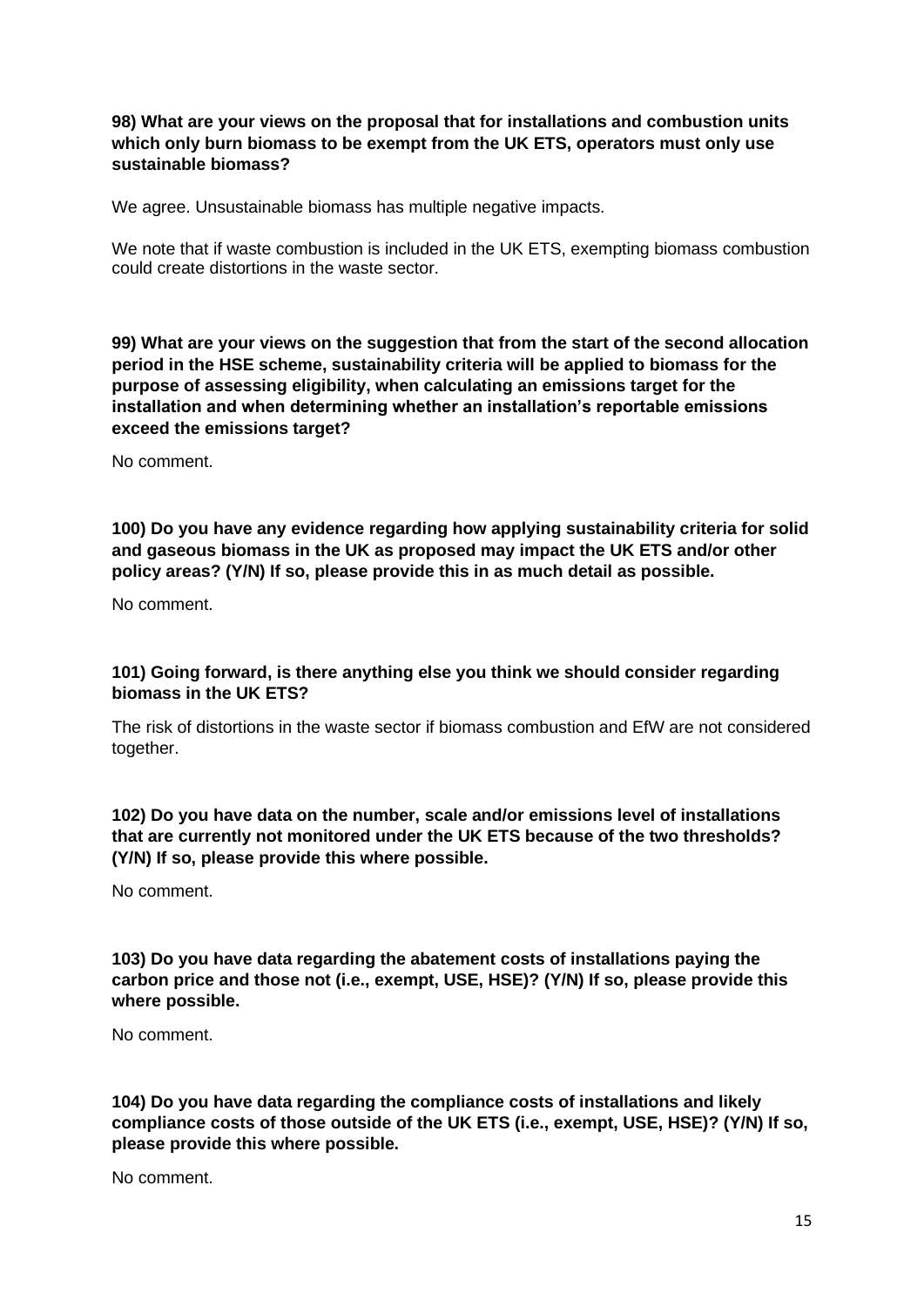**105) Do you have evidence of distortion in relevant markets caused by the 20MWth threshold (e.g., in the form of smaller installations coming on to the market at an increasing rate)? (Y/N) If so, please provide this where possible.** 

No comment.

**106) Do you have evidence of adverse interactions of the current threshold level with other UK Government or Devolved Administration policies (e.g., with Carbon Price Support)? (Y/N)** 

No comment.

**107) Do you believe there is other evidence that should be taken into account when considering lowering the 20MWth threshold? (Y/N) If so, please provide this.** 

No comment.

**108) Do you believe that there is a case for lowering the 20MWth threshold to bring more operators of combustion units under the scope of the UK ETS? (Y/N) If so, please state why?** 

Yes. Exempting small plants gives them a competitive advantage and creates market distortions.

#### **109) Do you have evidence of distortion in relevant markets caused by the 3MWth threshold for calculating total thermal input? (Y/N) If so, please provide this where possible.**

The 3MW aggregation threshold allows operators to add multiple small generators resulting in an overall thermal capacity that far exceeds the 20MWth threshold. These sites are then used to participate in the GB Capacity Market and other flexibility markets, distorting these markets.

#### **110) Do you believe that there is a case for removing the 3MWth threshold to bring more operators of combustion units under the scope of the UK ETS? (Y/N) If so, please state why?**

Yes. The 3MW aggregation threshold allows operators to add multiple small generators resulting in an overall thermal capacity that far exceeds the 20MWth threshold. These sites are then used to participate in the GB Capacity Market and other flexibility markets, distorting these markets.

**111) Do you believe the UK ETS is an appropriate policy to ensure the decarbonisation of small power generators in alignment with Net Zero? (Y/N) If yes, please say why. If no, what other policies do you think may be preferable?**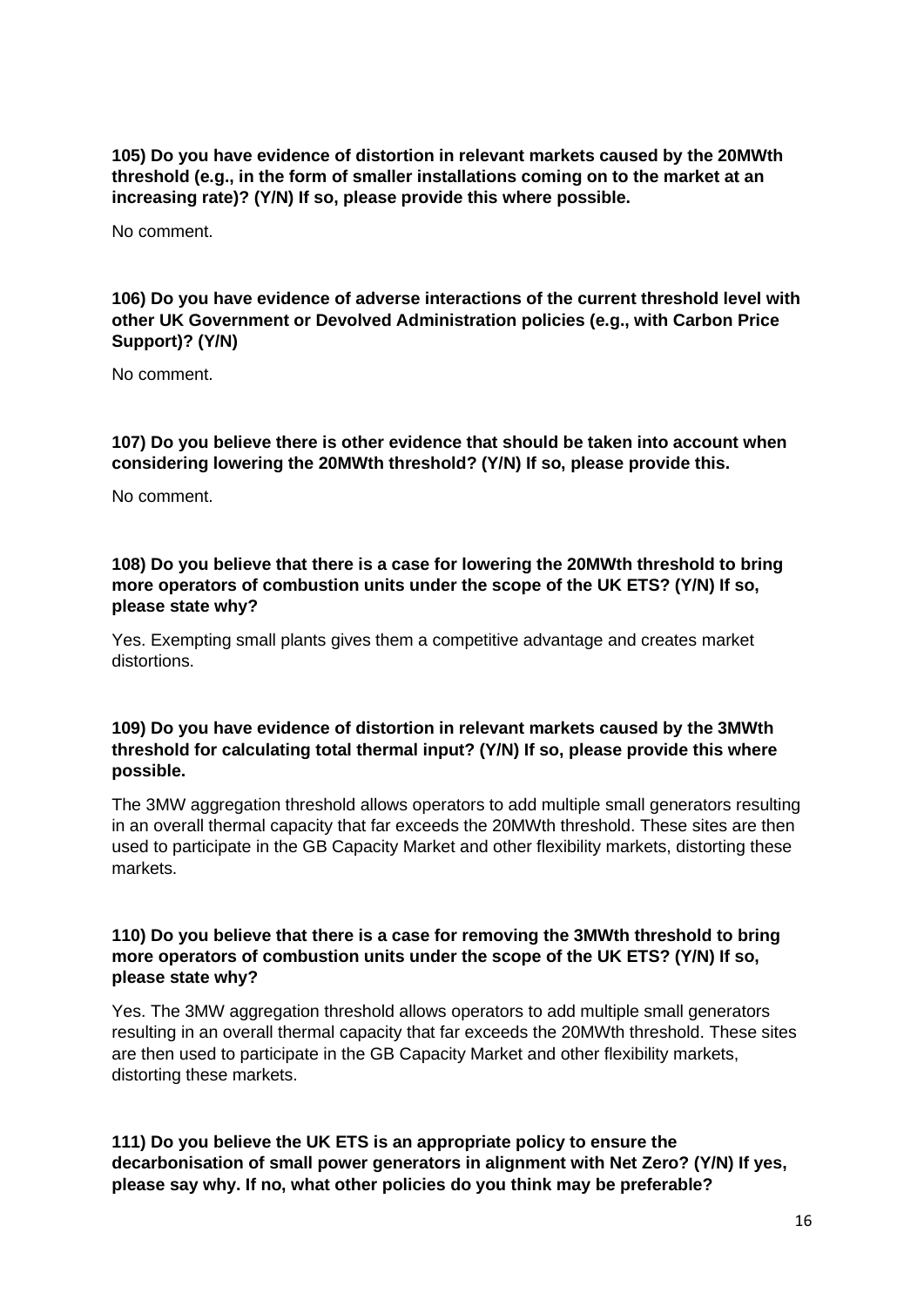Yes, where the small generators are competing with larger generators in the same market.

**112) Do you agree with our proposal for calculating emissions, based on volume of fuel multiplied by the carbon intensity as per the most recent UK Government greenhouse gas reporting conversion factors? (Y/N) Please explain your answer considering: • Whether additional marine fuels need conversion factors developed • What consideration needs to be given to blended fuels, or renewable and partly renewable fuels.**

No comment.

**113) Do you agree that our lead option to extend emissions trading to domestic maritime based on vessel activity is the most appropriate? (Y/N) Please explain your answer considering: • Whether you agree with the proposed definition of a domestic journey, and whether this creates any loopholes which need to be addressed. • Whether the scheme should be applied to ship owners or ship operators.** 

No comment.

**114) Do you agree with the proposed threshold for the lead option of 5000GT? (Y/N) Please explain your answer considering: • Whether there be a de minimis threshold within this, based on emissions or number of journeys, for example. • What other thresholds could be used instead, or in the future.** 

No comment.

**115) Would applying MRV requirements on an activity basis be possible and practical within existing processes and data collection? (Y/N) Please explain your answer considering whether additional processes would be required to identify domestic journeys.** 

No comment.

**116) How high do you consider the risk of gaming/non-compliance to be under the lead option? In your answer, please consider: • How could it be designed out of the system. • Whether the risk is lower under either of the alternative options.** 

No comment.

**117) Do you think there should be any specific exemptions to applying emissions trading to domestic maritime? (Y/N) Please explain your answer including what, if any, exemptions there should be.**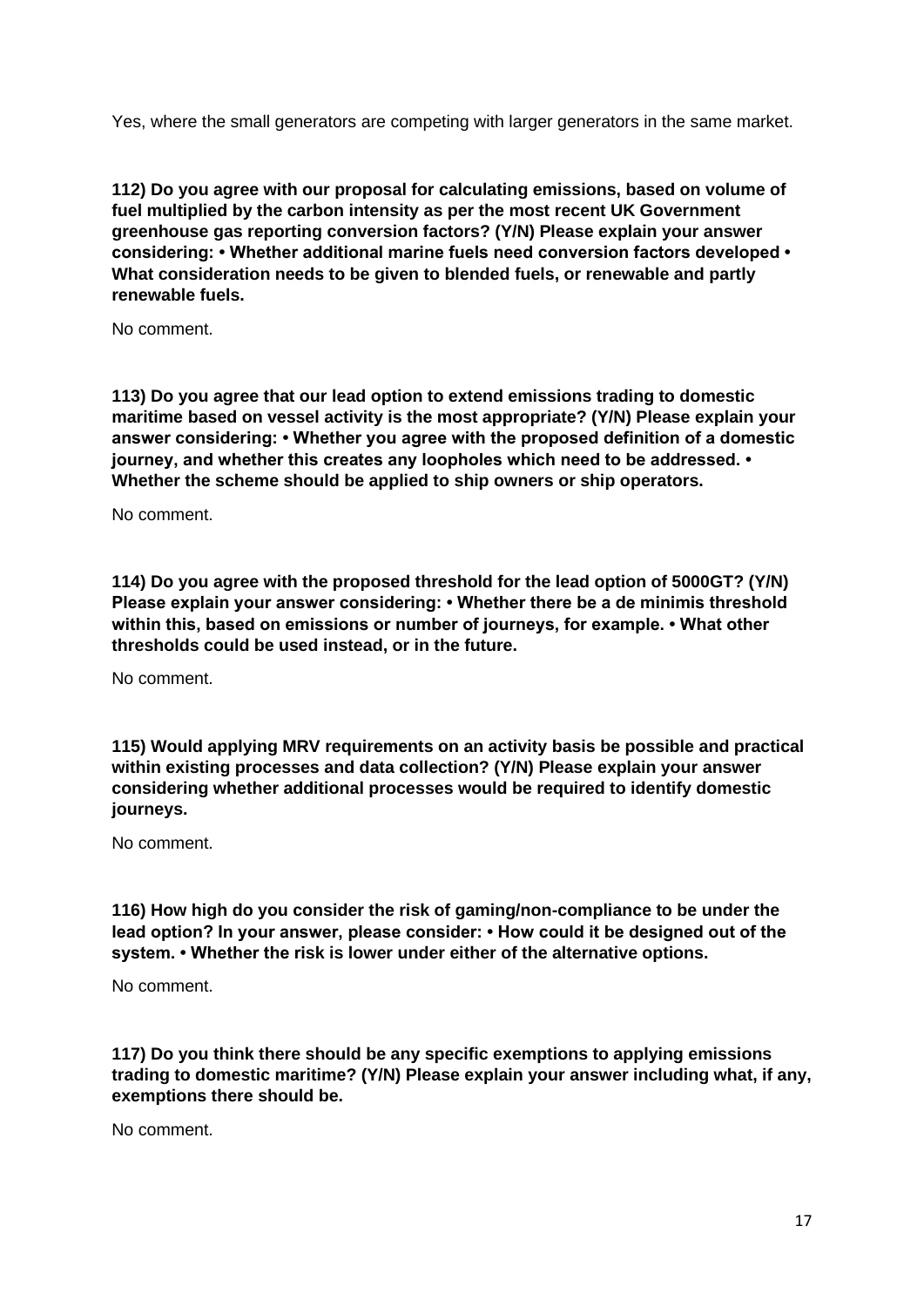**118) Do you prefer one of the alternative options? (Y/N) Please explain your answer. It would be particularly helpful to understand: • For the fuel supplied approach, whether MRV requirements are possible and practical within existing processes and data collection.**

**• For the hybrid approach, how the split between the two approaches would be determined, and how a mechanism to avoid 'double charging' of emissions could be designed.**

No comment.

# **119) Do you consider that providing carbon pricing will drive decarbonisation in the domestic maritime sector as outlined above? (Y/N) Please explain your answer.**

Yes, we agree. Carbon pricing incentivises operators to adopt technologies which reduce emissions, thereby contributing to the decarbonisation of the economy. The expansion of the UK ETS to other sectors, such as the domestic maritime sector, would have positive effects on decarbonisation.

**120) Besides carbon not being fully priced into the market, what other market failures and barriers are present and what policies would be needed to support the UK ETS in decarbonising domestic maritime? In your answer, please consider how this may change over time.** 

No comment.

**121) How might the UK ETS interact with existing and planned policies in the maritime sector, including any relevant non-decarbonisation policies?** 

No comment.

**122) How would application of the UK ETS to the domestic maritime sector impact participants (including ship owners, ship operators, fuel suppliers) and consumers? In your response, please provide evidence where possible and consider: • Small and medium size operators • Island communities • Competitiveness impacts and carbon leakage risks Decarbonisation impact for different vessel types and maritime subsectors.**

No comment.

**123) Have you identified any other impacts, distributional or otherwise, arising from this proposal, which have not been captured by other questions? (Y/N) Please explain your answer, including how any concerns could be addressed.**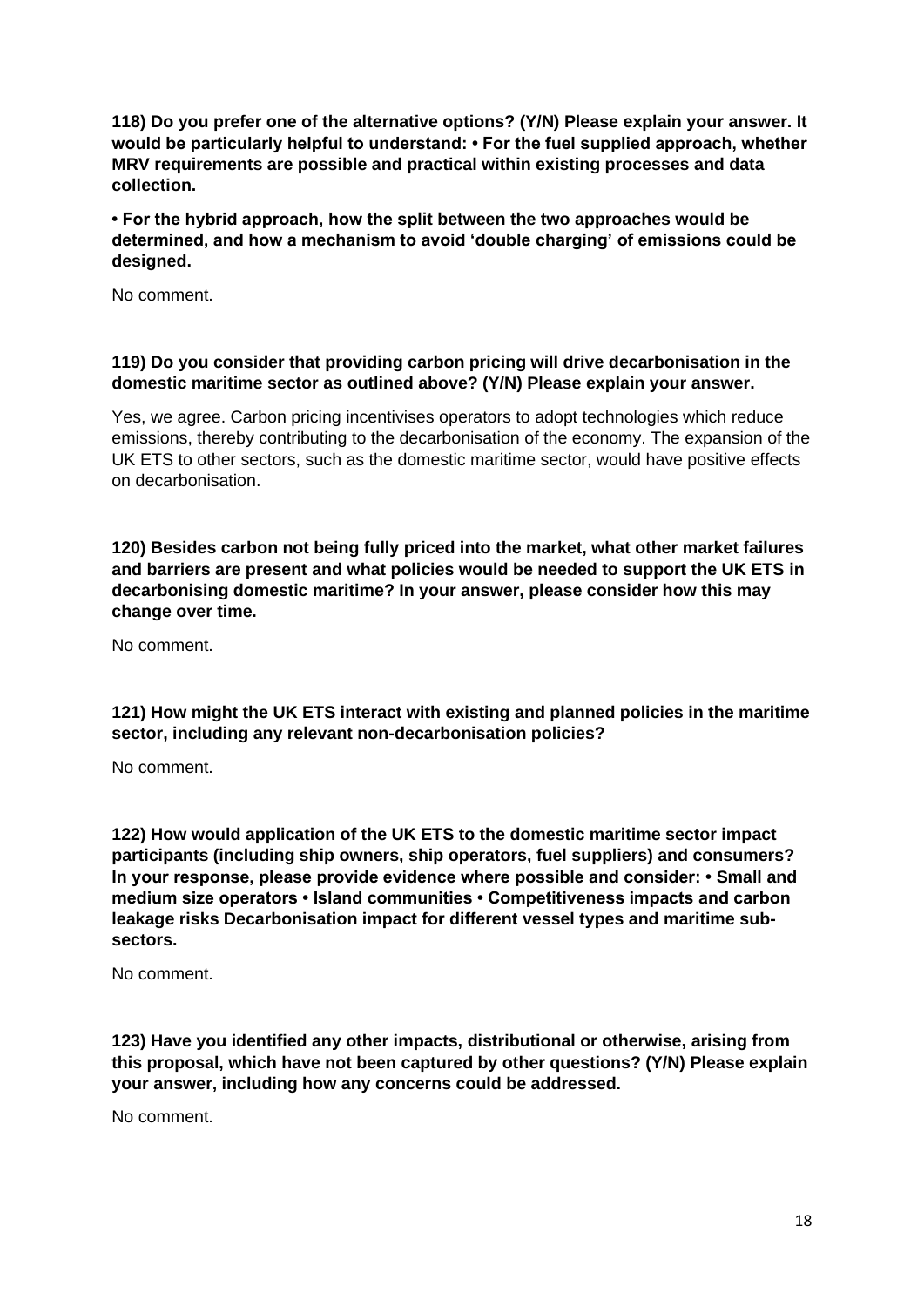#### **124) Do you agree with the proposed timing for when waste incineration and EfW could be introduced into the UK ETS? (Y/N)**

We do agree that the UK ETS should be expanded to include EfW, but we think this needs to be subject to consistent treatment of other waste management facilities as well. We think the government needs to address concerns over carbon leakage – for example, waste being diverted to landfill, biomass combustion without CCS, or flytipping.

Including EfW in the UK ETS ought to drive decarbonisation, but CCS – the only meaningful decarbonisation technology for EfW – will not be available by the 2025 date proposed. A date in the period 2028-2030 would be more appropriate.

## **125) For operators of waste incinerators, EfW plants, and local authorities (LAs), please outline the steps that you will need to take, and the time required to prepare for the expansion of the UK ETS to waste incineration and EfW.**

No comment.

## **126) Do you agree that the UK ETS should be expanded to include waste incineration and EfW? (Y/N) Please outline your reasoning, including alternative options for decarbonisation of the sector outside of the UK ETS.**

We agree that the UK ETS should be expanded to include EfW when the time is right, but government needs to address the waste and biomass sectors holistically to avoid unintended consequences.

#### **127) Do you agree that all types of waste incinerators should be included in the UK ETS? (Y/N) If you believe certain incineration activities should be exempt, e.g. incineration of hazardous or certain healthcare waste, please provide details and specify which waste stream.**

Yes. There is a risk of carbon leakage from waste being transferred from facilities included in the ETS to those excluded from it. To minimise this risk, the scope of the UK ETS should be as wide as possible within the waste sector.

## **128) Do you believe ATT should be included in the UK ETS? (Y/N) What challenges could arise as a result of including ATT, if any, that are different to conventional waste incineration plants?**

Yes, although bringing ATT into the UK ETS ahead of other waste management facilities could result in carbon leakage, as ATT can deliver negative emissions through the permanent storage of biochar.

**129) Do you agree that the point of MRV obligation for the UK ETS should be placed on the operators of waste incinerators and EfW plants? (Y/N) Please outline your reasoning in as much detail as possible and provide evidence to support your views.**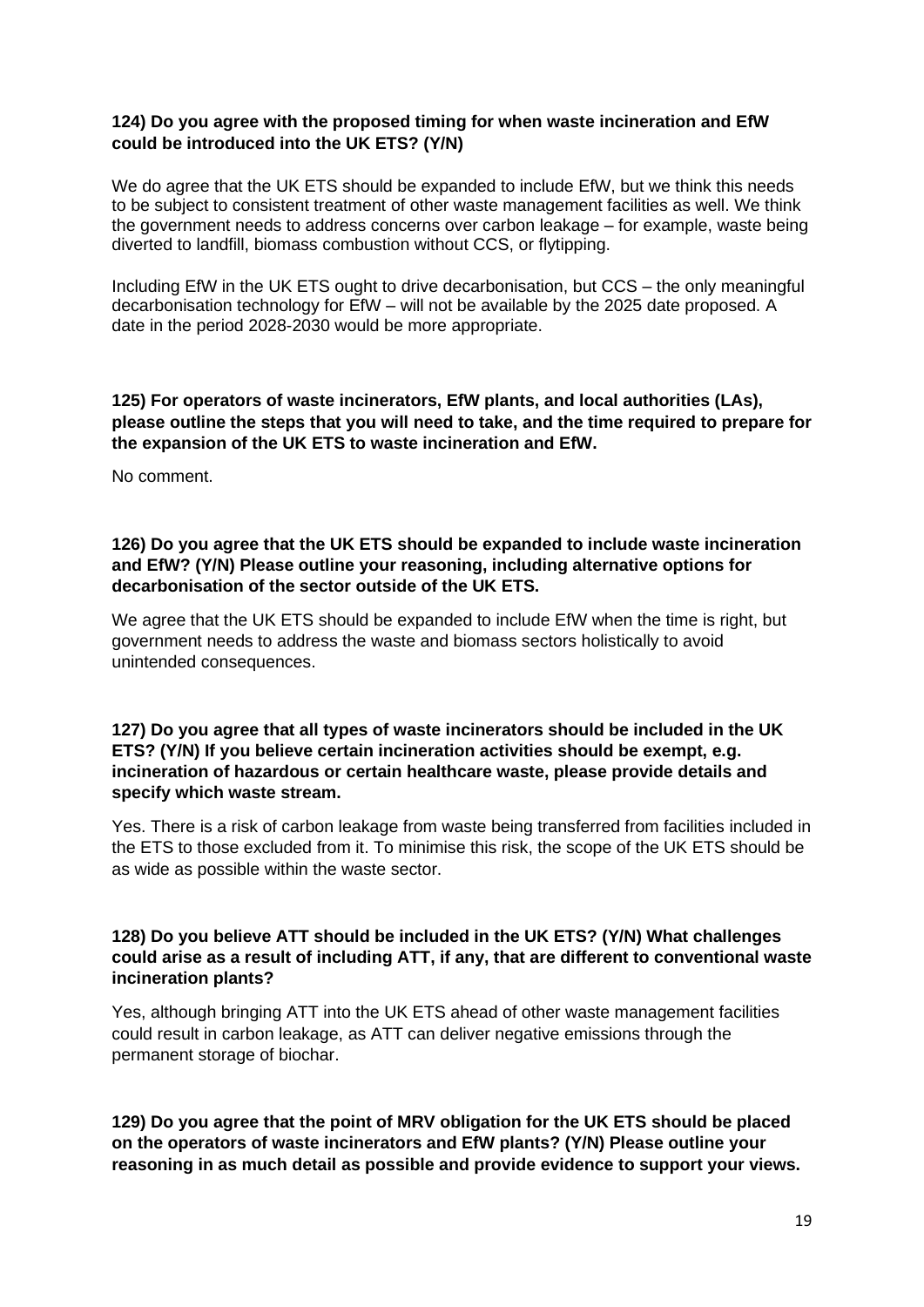**130) If the point of MRV obligation is placed on operators of waste plants, should waste companies/operators or customers (either LAs or commercial and industrial customers) be responsible for meeting compliance obligations? (Y/N) Please outline your reasoning in as much detail as possible and provide evidence to support your views.** 

No comment.

**131) Do you believe that the Small and Ultra Small Emitter schemes that are currently available to eligible UK ETS participants should also be available to waste incinerators and EfW plants? (Y/N) Please provide details including, where relevant, whether your organisation is likely to be eligible for these schemes based on current rules.**

No, they should not be available to anyone participating in the UK Capacity Market or contracting with network operators as they have a market-distorting effect.

**132) Which MRV proposal do you believe should be implemented to determine the UK ETS obligation for waste incinerators and EfW plants? i) If Option A, please provide your views on which methods could be used, along with any information on the practicality of their implementation and likely costs. ii) If Option B, please provide your views on how these emissions factors should be calculated, along with any information on the practicality of implementation and likely costs.**

No comment.

**133) Do you believe that one of the MRV options proposed is more likely to lead to perverse incentives (e.g. more waste diverted to landfill) or to unintended consequences as a result of applying the UK ETS to waste incineration and EfW? Please consider different scenarios and provide evidence to support your views where possible.** 

No comment.

#### **134) Do you believe any additional greenhouse gases, other than CO2, that are emitted by EfW plants or incinerators, should be covered by the UK ETS? (Y/N) If so, please provide details on which gases and how it could work in practice.**

No – unless other waste disposal facilities are also brought into the UK ETS, in which case methane should also be covered.

**135) How would the application of an ETS to waste incineration and EfW impact stakeholders (including operators of waste incinerators, operators of EfW plants, LAs, consumers, customers)?**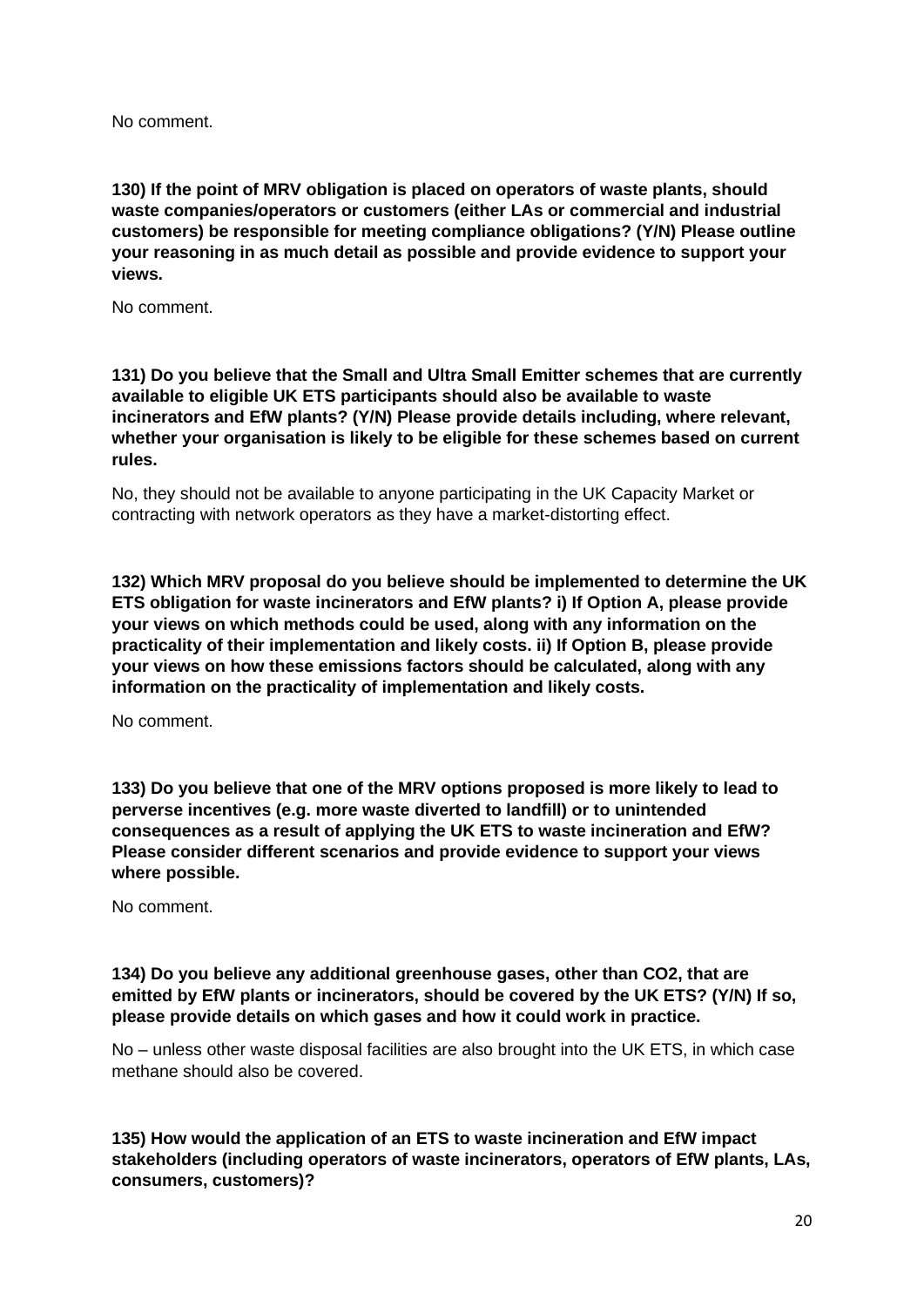**136) Could the introduction of a carbon price incentivise waste operators and/or LAs to improve their operations or processes to reduce fossil waste being incinerated? (Y/N) Please outline your reasoning in as much detail as possible and provide evidence to support your views.**

No comment.

**137) Could the introduction of a carbon price incentivise LAs to support households to improve recycling practices? (Y/N) Please outline your reasoning in as much detail as possible and provide evidence to support your views.** 

No comment.

**138) Is there opportunity (in the medium-long term) for the carbon price to incentivise waste operators and/or LAs to invest in carbon capture and storage infrastructure, to reduce fossil carbon emissions? (Y/N) Please outline your reasoning in as much detail as possible and provide evidence to support your views.**

No comment.

**139) In the event of the carbon price being applied to waste operators, will waste operators be able to pass through their costs to customers (including LAs)? (Y/N) Please explain in as much detail as possible why, how, and to what extent this may or may not occur.** 

No comment.

**140) For LA owned plants, would unitary authorities and waste disposal authorities be the only authorities exposed to the carbon price – in the event of waste operators passing through costs? (Y/N) Please explain in as much detail as possible and provide evidence to support your views.** 

No comment.

**141) Do you believe that government should consider phasing in ETS obligations to the sector over time? (Y/N) If yes, please outline why, how, and to what extent phasing options could be provided.** 

Yes, but in line with the treatment of the rest of the waste sector.

**142) Would operators of incineration/EfW plants be exposed to competitiveness impacts abroad and carbon leakage risk, in the event of being exposed to the carbon**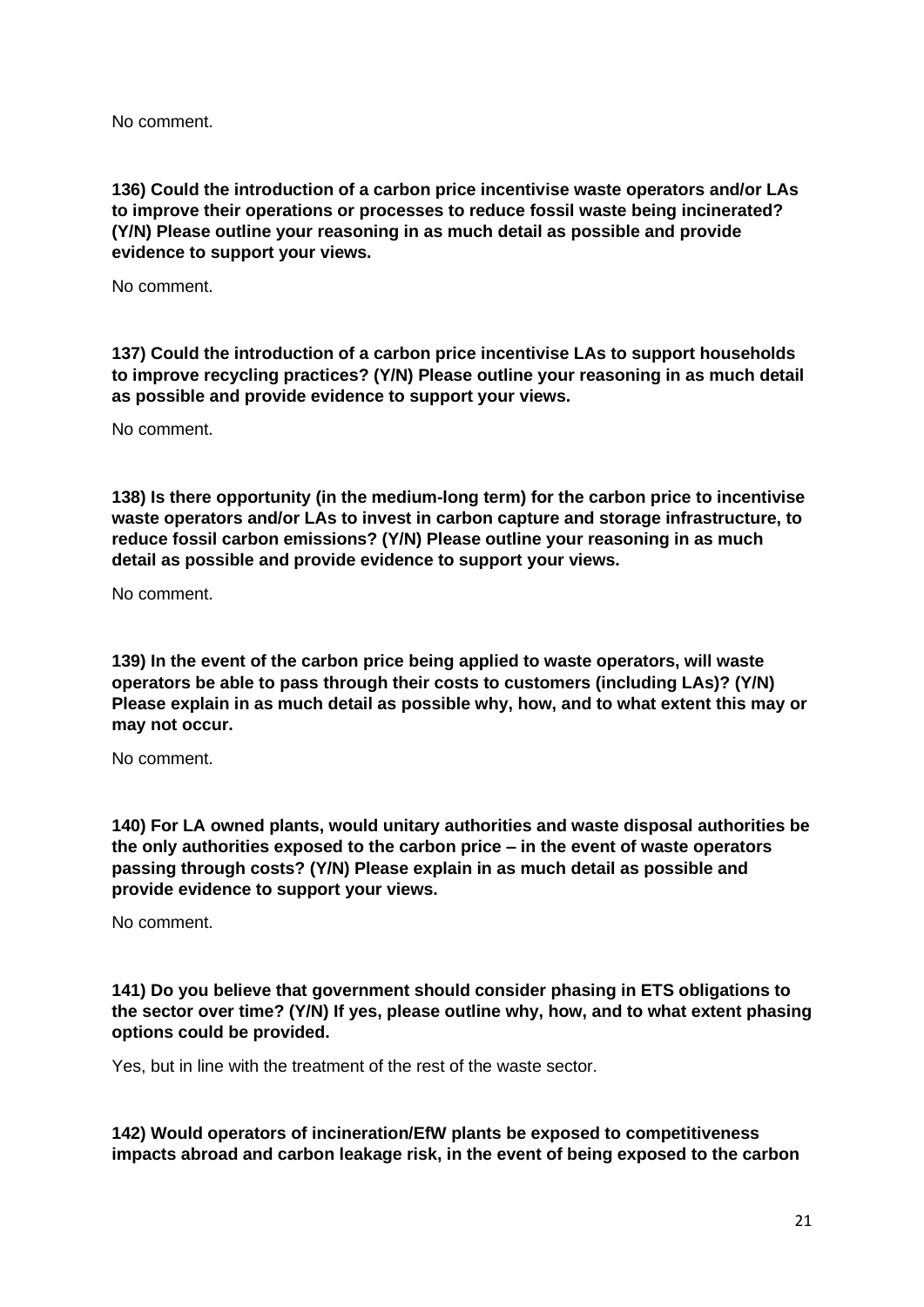## **price? (Y/N) Please explain in as much detail as possible and provide evidence to support your views.**

Yes, as wastes may be exported rather than sent to domestic EfW facilities. However, the risk of domestic carbon leakage and competitiveness impacts is more significant.

## **143) Have you identified any other distributional impacts (including wider environmental or social impacts) arising from this proposal? (Y/N) Do you have views on how government could address these concerns?**

Yes. A piecemeal approach to the waste sector could lead to waste being diverted to more carbon intensive disposal. Flytipping can create a wealth of environmental issues.

#### **144) What additional policies would be needed to support the UK ETS in decarbonising waste incineration and EfW? How would this change over time?**

A whole sector approach. This would need to include landfill tax, aligned policy for biomass, and strengthening and enforcement of flytipping regulation.

**145) How would the expansion of the UK ETS to waste incineration and EfW interact with existing and planned policies in waste incineration, EfW, and waste management more broadly, as well as any other relevant non-decarbonisation policies?** 

No comment.

## **146) Are there other parts of the waste management system that should be included in the scope of the UK ETS? For example, landfill or wastewater. (Y/N) Please explain in as much detail as possible and provide evidence to support your views.**

The scope of the UK ETS should be as wide as possible within the waste sector, or other policies and measures aligned to eliminate competitive distortions.

# **147) Do you believe the UK ETS could be an appropriate long-term market for GGRs? (Y/N) Please explain why, highlighting benefits and risks where possible.**

Yes, the UK ETS could be an appropriate market for GGRs. However, the right time for this merger should follow careful observation of the methodologies being developed in the voluntary markets and ensure credits accord with high integrity principles. These principles should cover good design, transparency and verification mechanisms.

# **148) How could the design of the UK ETS be adapted to include GGRs while still maintaining the incentive to decarbonise for ETS participants?**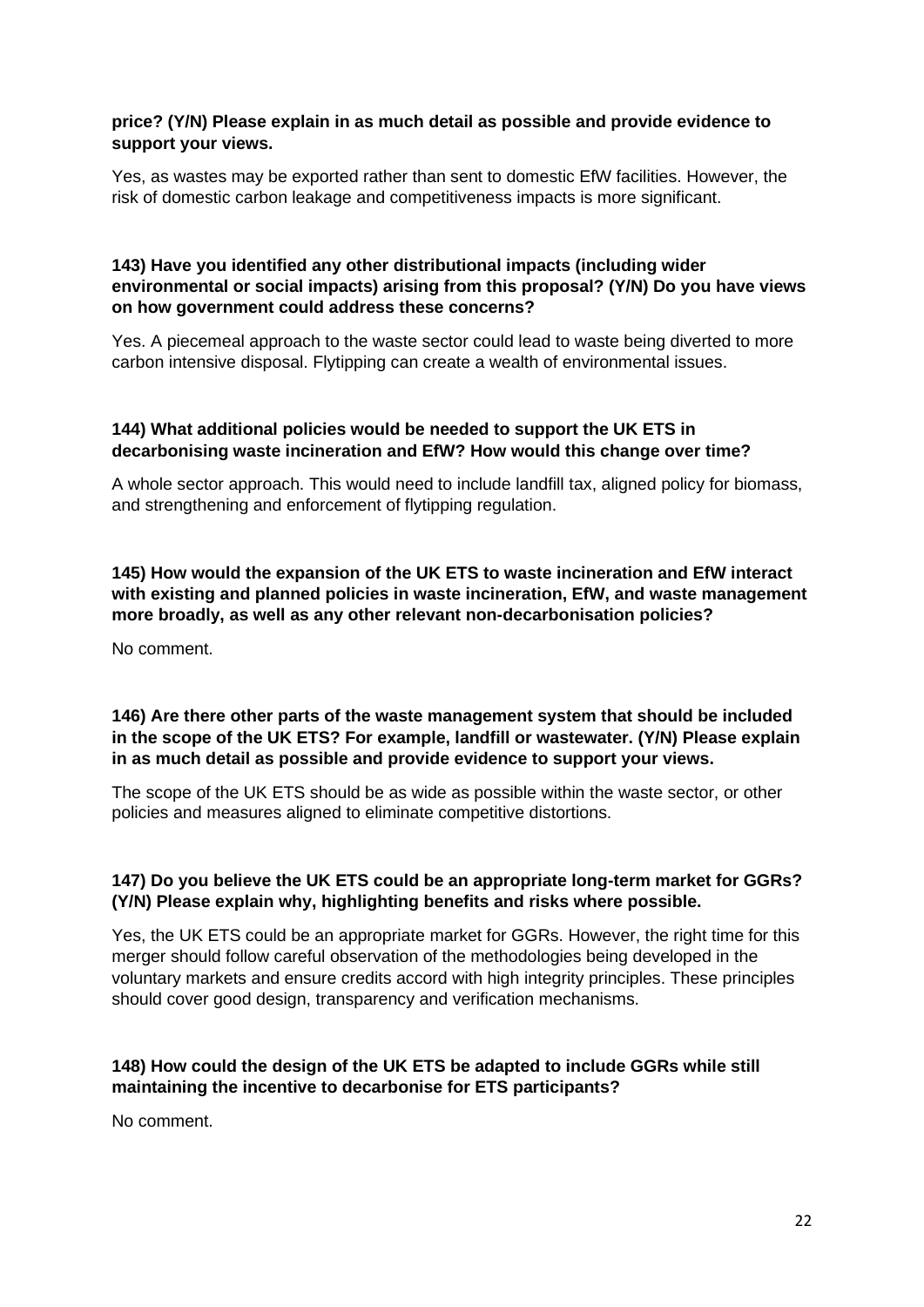## **149) To what extent could the UK ETS price signal incentivise development of the full range of GGRs, including engineered and nature-based GGRs, given the expected differences in the project costs?**

The use of the UK ETS price signal would mean a technology-neutral approach, favouring the most cost-efficient solutions for decarbonisation at least cost. Further to this, 'close to commercialisation' technologies as identified by widely used 'technical readiness levels (TRL)' can be afforded a further boost in investment signals to provide near-term carbon capture.

**150) What impacts or opportunities could arise for the UK voluntary carbon markets, if GGRs were included in a compliance market like the UK ETS? For example, what impacts, or opportunities could there be for voluntary carbon market schemes such as the Woodland Carbon Code?** 

No comment.

**151) What impacts or opportunities could arise for the emerging markets for wider ecosystem services (e.g. biodiversity, flood management, water quality) if GGRs were included in a compliance market like the UK ETS?** 

No comment.

# **152) Are there any impacts, constraints or unintended consequences that need to be managed if incorporating GGRs within an ETS?**

It would be important to ensure that the GGRs are subject to transparent and robust monitoring and verification mechanisms in order not to undermine the credibility of the UK ETS system.

It would also be important to ensure that GGRs are not employed instead of achievable mitigation, e.g. CCS or fuel switching.

# **153) Do you think there are other eligibility requirements we should consider and what are these?**

We agree with the listed criteria.

**154) What MRV criteria need considering for GGRs and what steps need to be taken to ensure a framework of criteria is robust, cost-effective, and scalable?** 

**a) For Nature-based GGRs** 

**b) For Engineered GGRs**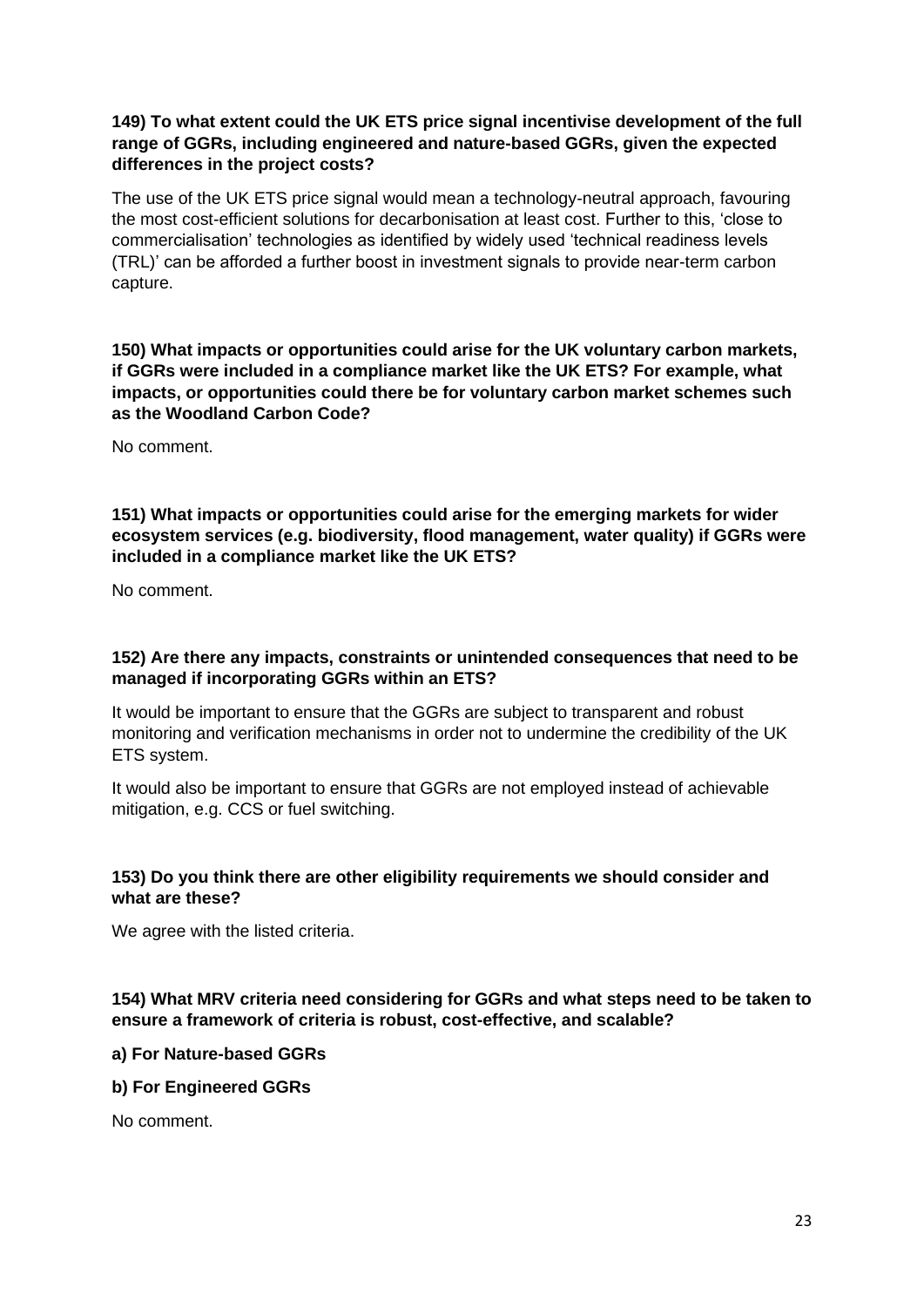## **155) For GGRs that have a risk of carbon being re-released into the atmosphere, are there any potential solutions we should consider enabling market participation?**

No comment.

## **156) What are challenges of integrating non-permanent removals alongside permanent removals in the UK ETS and how can these be overcome?**

No comment.

# **157) Who should own the rights of a possible GGR allowance or credit in a possible future market - the buyer, or the seller?**

The rights should be transferrable from the seller to the buyer. An audit trail via a registry would be required to illustrate title transfer, streamline credit issuance and ensure no double counting.

## **158) What can we learn from other countries on ownership and liability for greenhouse gas removals?**

No comment.

#### **159) Should GGRs be incorporated into the UK ETS or would it be preferable to establish a separate, but linked, market for GGRs?**

Although establishing a separate GGR scheme is viable, we believe the integration of GGRs into the UK ETS can be efficiently implemented with minimal administrative burden by using existing certification methodologies that require pre-approval by the UK ETS authority (or an equivalent regulatory carbon body if established). The right time for this merger should follow careful observation of the methodologies being developed in the voluntary markets and ensure credits accord with high integrity principles. These principles should cover good design, transparency and verification mechanisms.

# **160) Are there other market designs or proposals we should consider for longer-term GGR deployment that would be preferable to inclusion in the UK ETS?**

No comment.

# **161) How and when could eligible GGRs be phased into a market such as the UK ETS?**

No comment.

# **162) Should any GGR approaches, or methods be considered for earlier inclusion in a market than others? Why should we consider these?**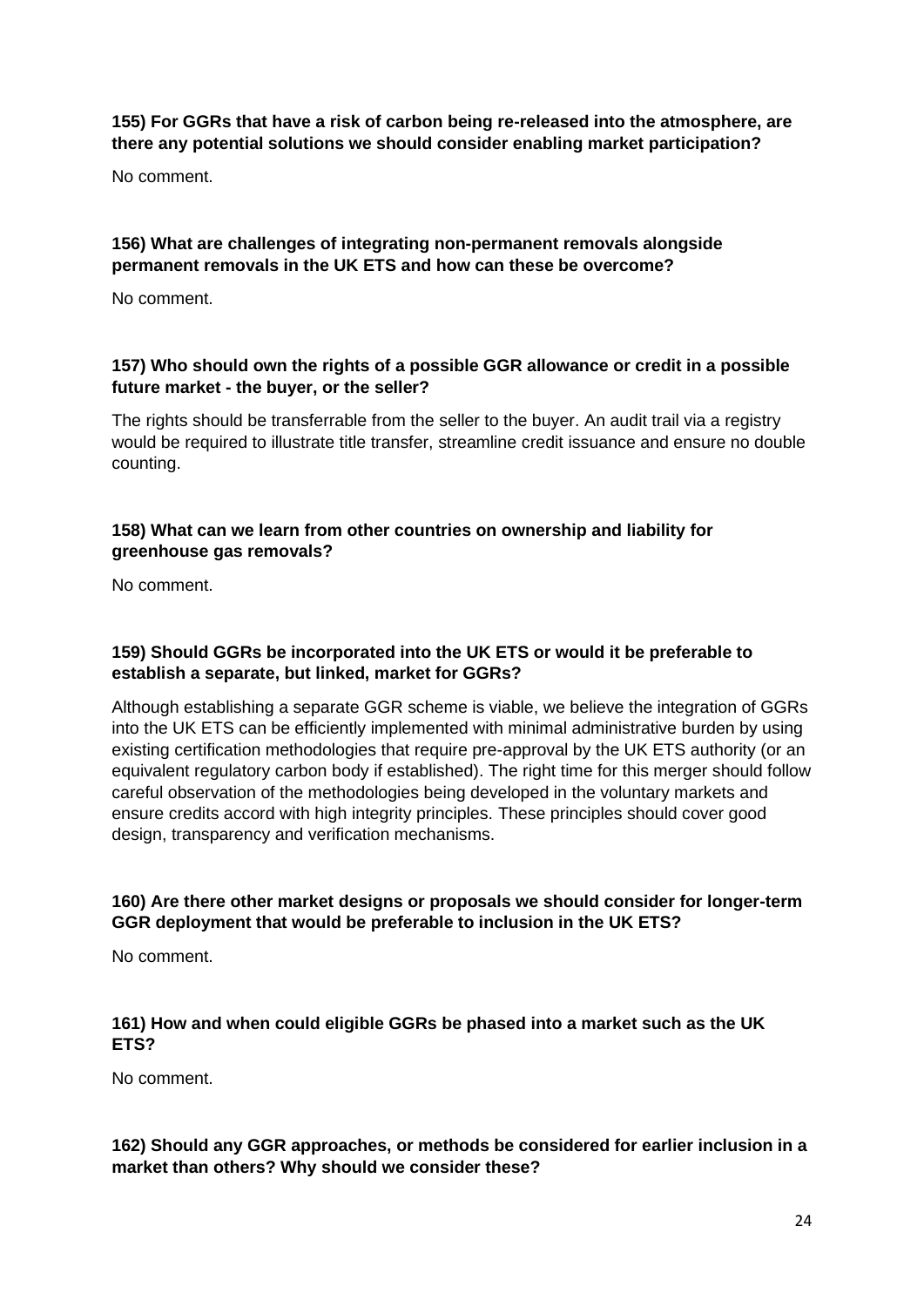## **163) Should we trial eligible GGRs in a market or scheme before fully integrating to an existing market like the UK ETS? How and when could this happen?**

No comment.

## **164) Are there any relevant sources of evidence and expertise we should use to help inform our thinking?**

No comment.

**165) For farm businesses: Are you currently using carbon audit tools? (Y/N)** 

**• If so which one(s), and what farm practices or management have you changed as a consequence of using the tool?** 

**• If no, what has prevented you from using these tools?** 

No comment.

**166) What are the barriers to implementing robust Monitoring, Reporting and Verification of greenhouse gas emissions, and how can we improve record-keeping?** 

- **In the agriculture sector**
- **In the land use sector**

No comment.

**167) Remote sensing technologies and earth observation could be used to compliment carbon reporting tools. Do you have any concerns about utilising this technology and what could reassure you?** 

No comment.

#### **168) How can carbon audit & reporting tools be used in conjunction with other business planning mechanisms?**

No comment.

#### **169) How can MRV be best utilised for the purpose of:**

**• Decarbonising agriculture** 

**• Identifying both emissions mitigating and negative emissions opportunities, e.g. through carbon sequestration**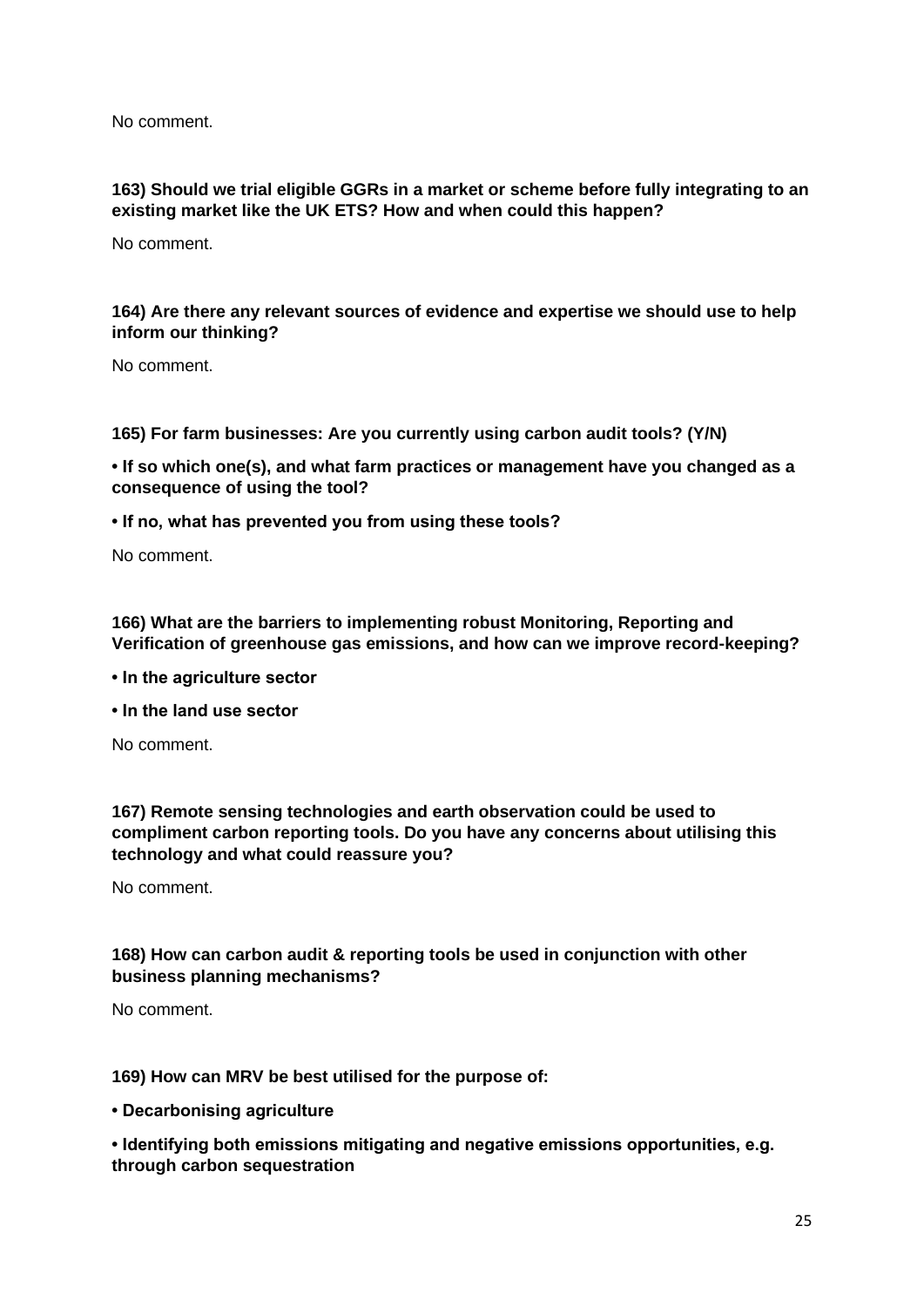**• Attracting investment for carbon management in agriculture and the land use sector?** 

No comment.

**170) Should eligibility to trade in sequestered carbon on farms be conditional on the vendor demonstrating that an acceptable level of farm emission reduction has been achieved? (Further work would be needed to define 'acceptable' levels of emissions reduction and could be sub-sector or farm specific).** 

No comment.

**171) Which sectors within agriculture & land use should we prioritise to establish baseline data with MRV?** 

No comment.

**172) What do you consider Government's role should be in farm and land use based MRV?** 

**a) Should Government consider mandating the use of MRV for the sector or subsectors?** 

**b) To support this, should Government introduce standardised protocols or tools, beyond the voluntary PAS2050 code?** 

**c) Or alternatively, should Government provide a standardised framework for the market to develop protocols to achieve the data reporting outcomes required?**

No comment.

**173) Is voluntary monitoring, reporting and verification in the agricultural and land use sectors likely to achieve sufficient uptake and accuracy to improve business efficiency, decarbonisation and decision making by farmers, retailers and government?**

No comment.

**174) Should electricity generators who have not exported measurable heat produced by means of high-efficiency cogeneration in the "relevant period", but start to do so in following scheme years, be eligible for free allocation once they can demonstrate that they meet the eligibility criteria? (Y/N) Please explain your answer.** 

No comment.

**175) Over which period should the determination of whether the measurable heat is produced by means of high-efficiency cogeneration be assessed?**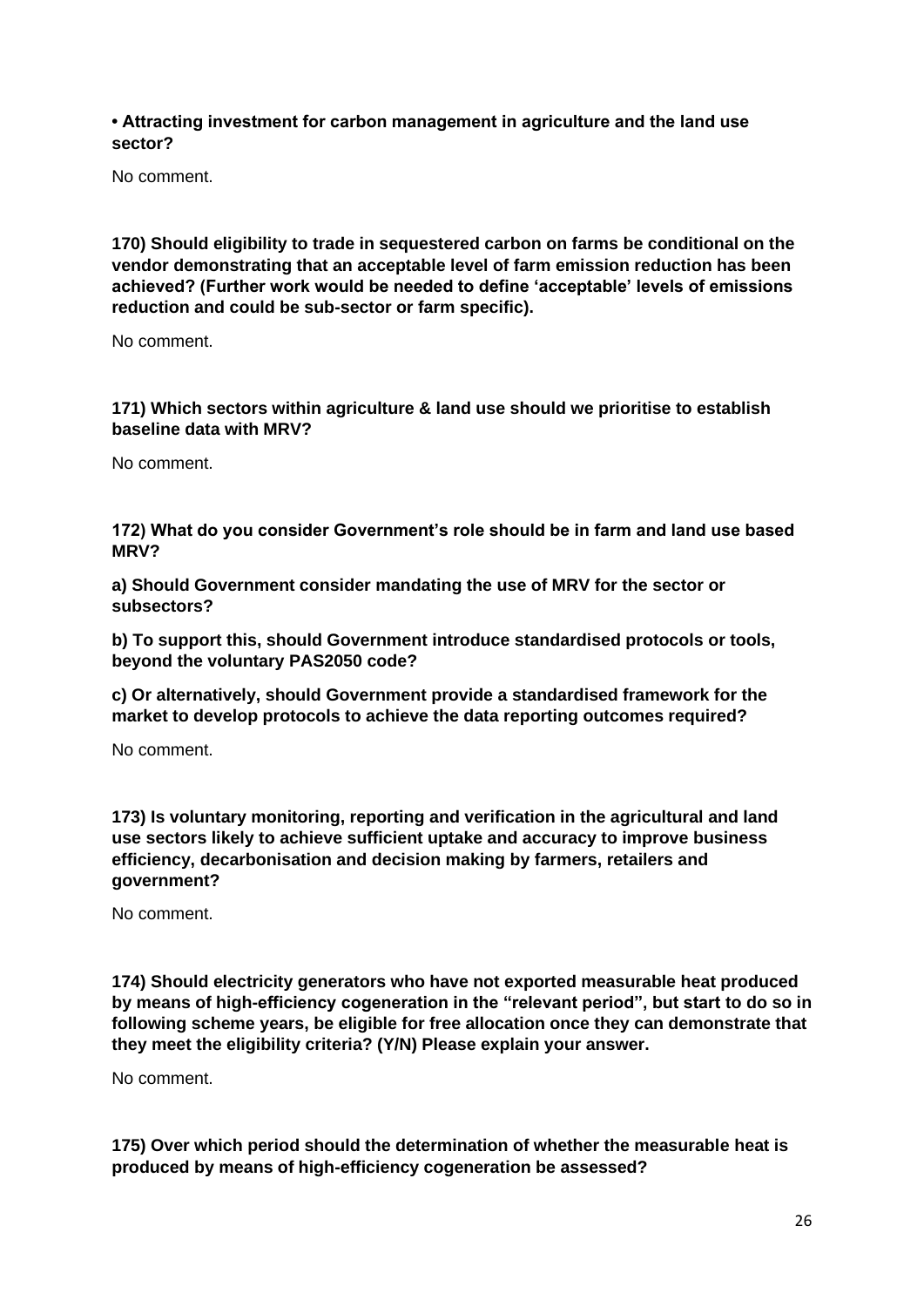**176) Do you agree that in the case of new entrants that are classified as electricity generators and who wish to apply for a free allocation of allowances on the basis that the produce measurable heat by means of high-efficiency co-generation, they may not apply for a free allocation until the operator can provide a full calendar year of activity level data? (Y/N) Please explain your answer.**

No comment.

**177) Do you agree that the Authority should have the ability to create the total number of allowances from the flexible share in a scheme year in addition to the annual cap? (Y/N) Please explain your answer.**

No comment.

**178) Do you have any comments on the way that a verifier is defined in the legislation, and in particular do you agree that the phrase 'or another legal entity' should be deleted? (Y/N) Please explain your answer.**

No comment.

**179) Do you agree that in the case of a full transfer of a permit (with a merger), that allocations for the scheme year in which the transfer occurs should be treat differently based on the effective date of the transfer? (Y/N) Please explain your answer.** 

No comment.

**180) Do you agree with our proposed approach? (Y/N) Please explain your answer.** 

No comment.

**181) Is there an alternative approach that has not been considered? (Y/N) Please explain your answer.**

No comment.

**182) Do you agree that in the case of a partial transfer of a permit, that allocations for the scheme year in which the partial transfer occurs should be treated differently based on the effective date of the partial transfer? (Y/N) Please explain your answer.**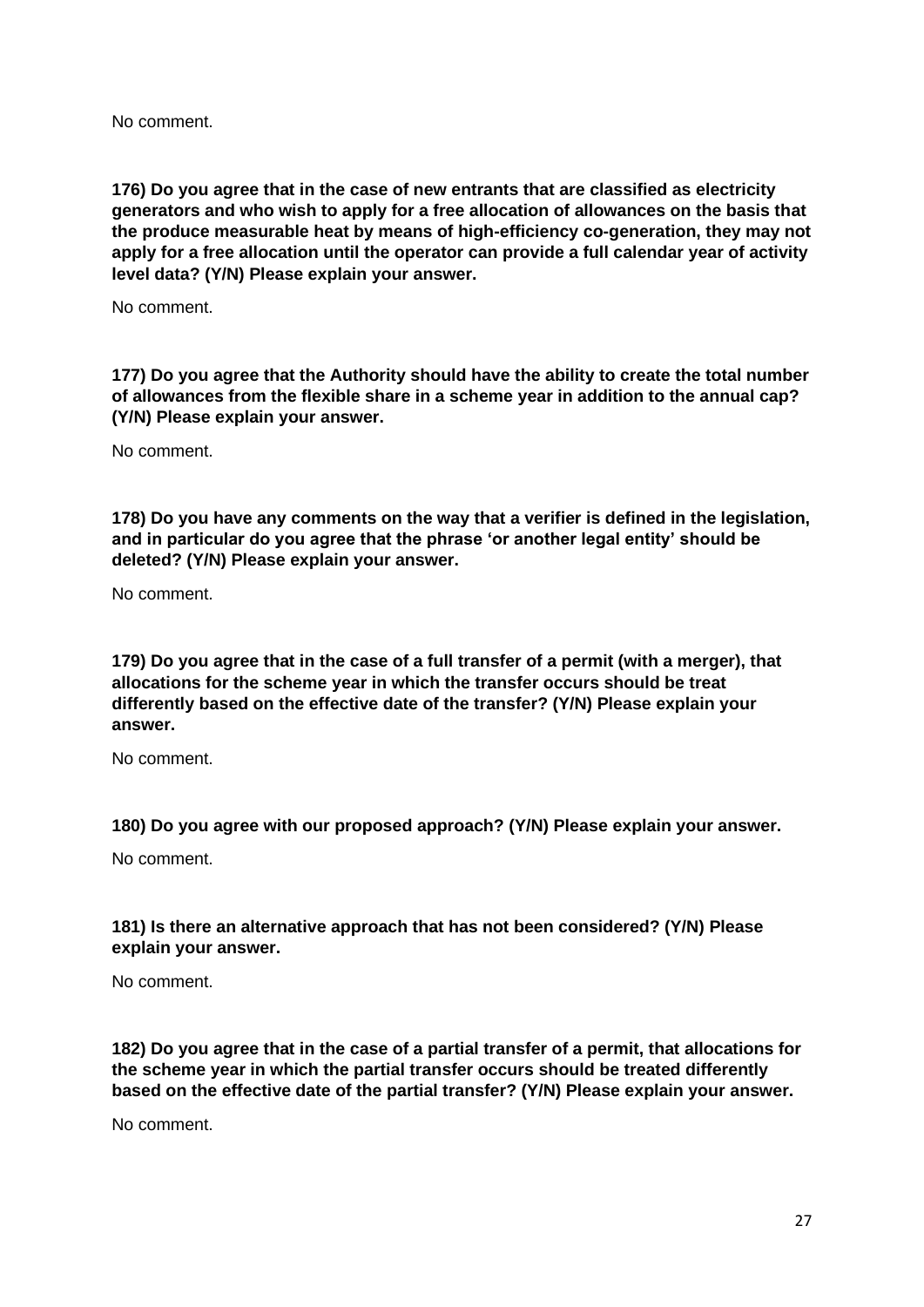# **183) Do you agree with our proposed approach? (Y/N) Please explain your answer.**

No comment.

# **184) Is there an alternative approach that has not been considered? (Y/N) Please explain your answer.**

No comment.

# **185) Do you agree with the proposal that we should apply the AR5 without-feedback values for the purposes of the UK ETS? (Y/N) Please explain your answer.**

No comment.

# **186) Do you agree that we should amend the Order to reflect EN ISO 14065:2020? (Y/N) Please explain your answer.**

No comment.

## **187) For which other decisions made by the Authority would it be desirable to provide a statutory appeal route?**

No comment.

**188) Do you agree that current Hospital or Small Emitters should be offered a window for re-entry into the main UK ETS? (Y/N) Please explain your answer.** 

No comment.

**189) Do you agree that they should be eligible to apply for Free Allocation on the condition that they had made an application for Free Allocation under Phase IV of the EU ETS? (Y/N) Please explain your answer.**

No comment.

**190) Do you agree with the inclusion of this £5000 penalty in the UK ETS? (Y/N) Please explain your answer.**

No comment.

**191) Do you agree with the recommendation that, instead of the deficit being added onto the next year's surrender obligation, the regulators should be empowered to issue a deficit notice to require operators/aircraft operators who fail to surrender allowances to cover any deficit? (Y/N) Please explain your answer.**